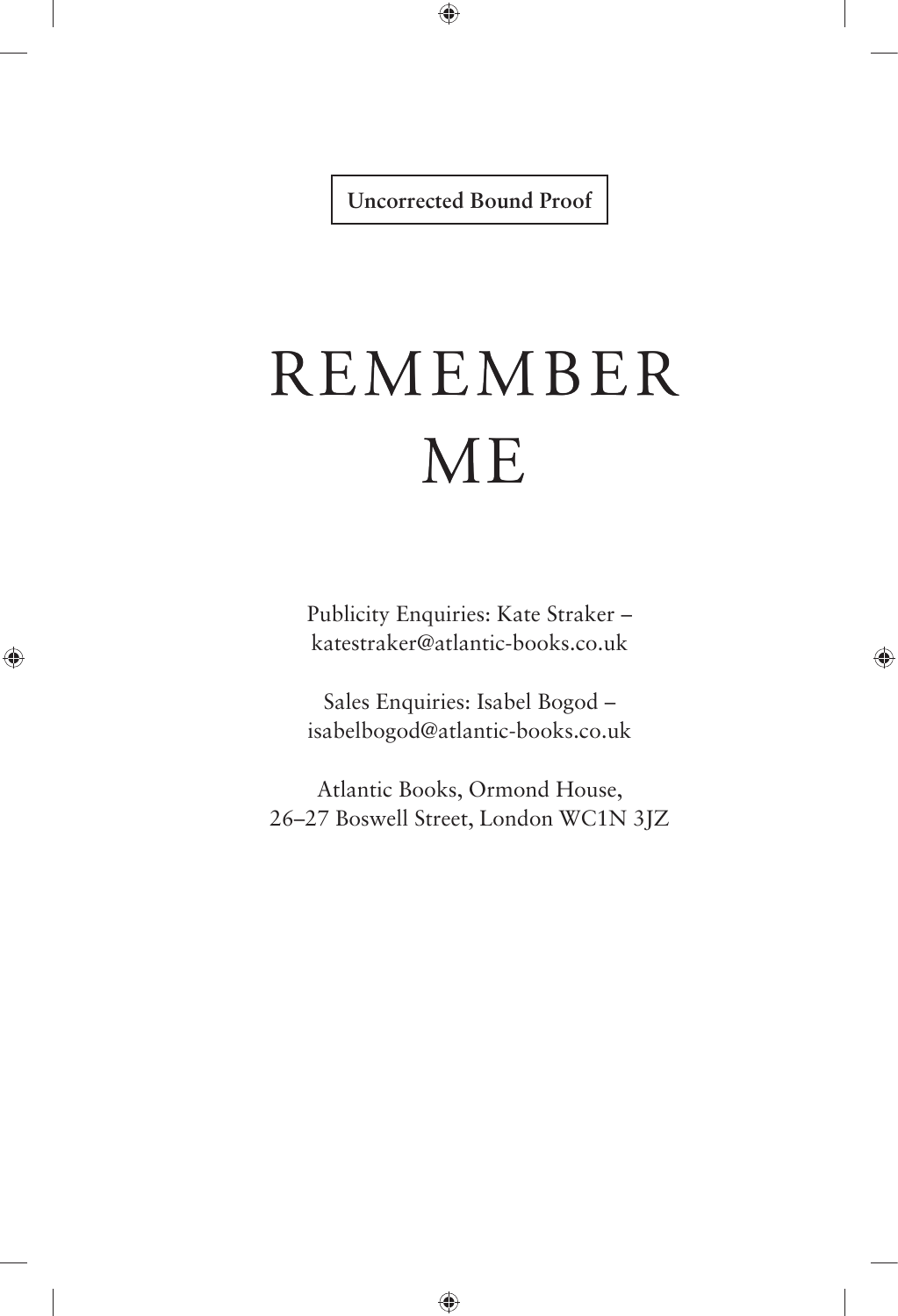# **Also by Charity Norman**

 $\bigoplus$ 

*Freeing Grace After the Fall The Son-in-Law The New Woman See You in September The Secrets of Strangers*

 $\bigoplus$ 

◈

 $\bigoplus$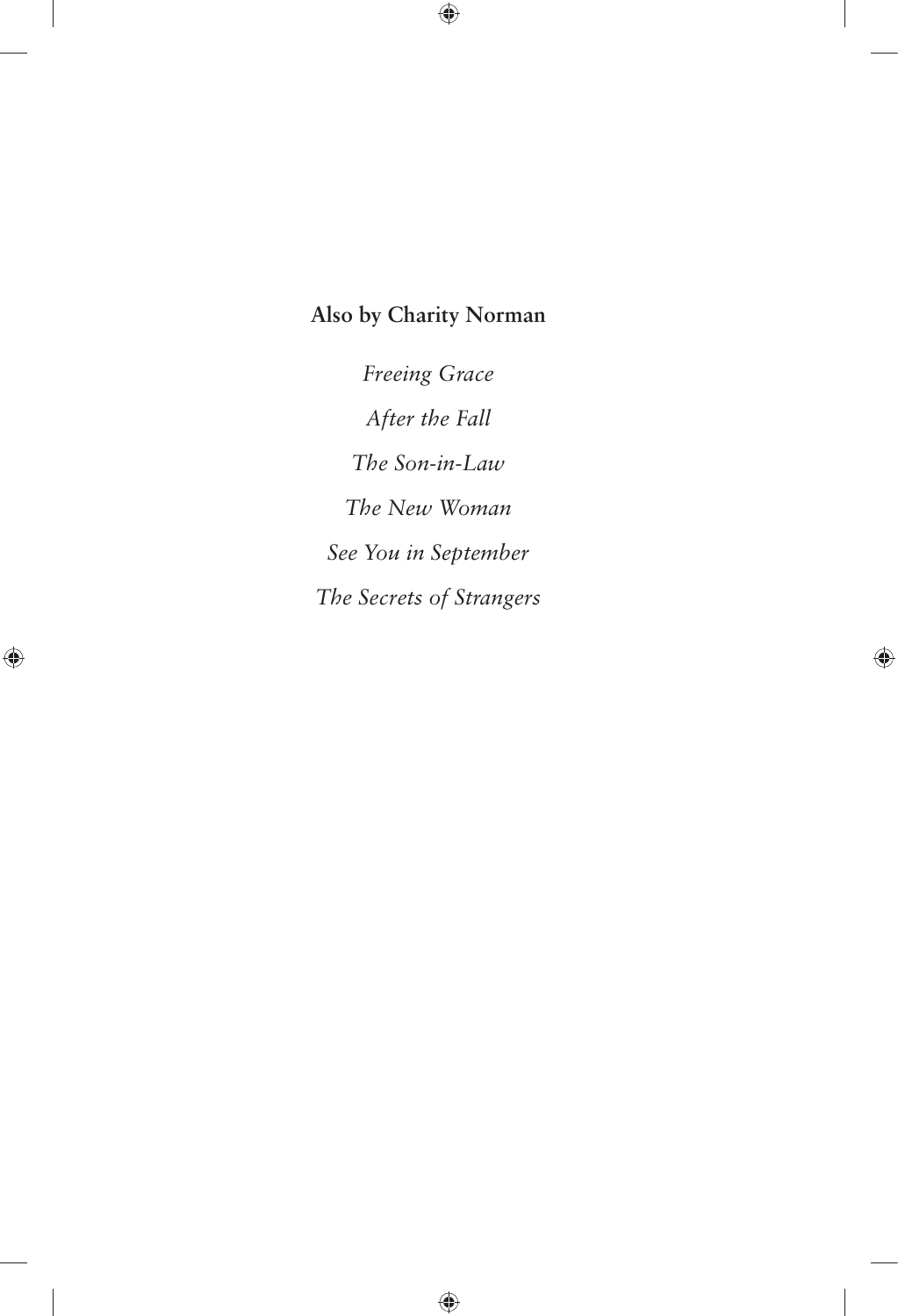# **REMEMBER** ME Charity Norman

⊕

 $\bigoplus$ 

 $\bigoplus$ 



 $\bigoplus$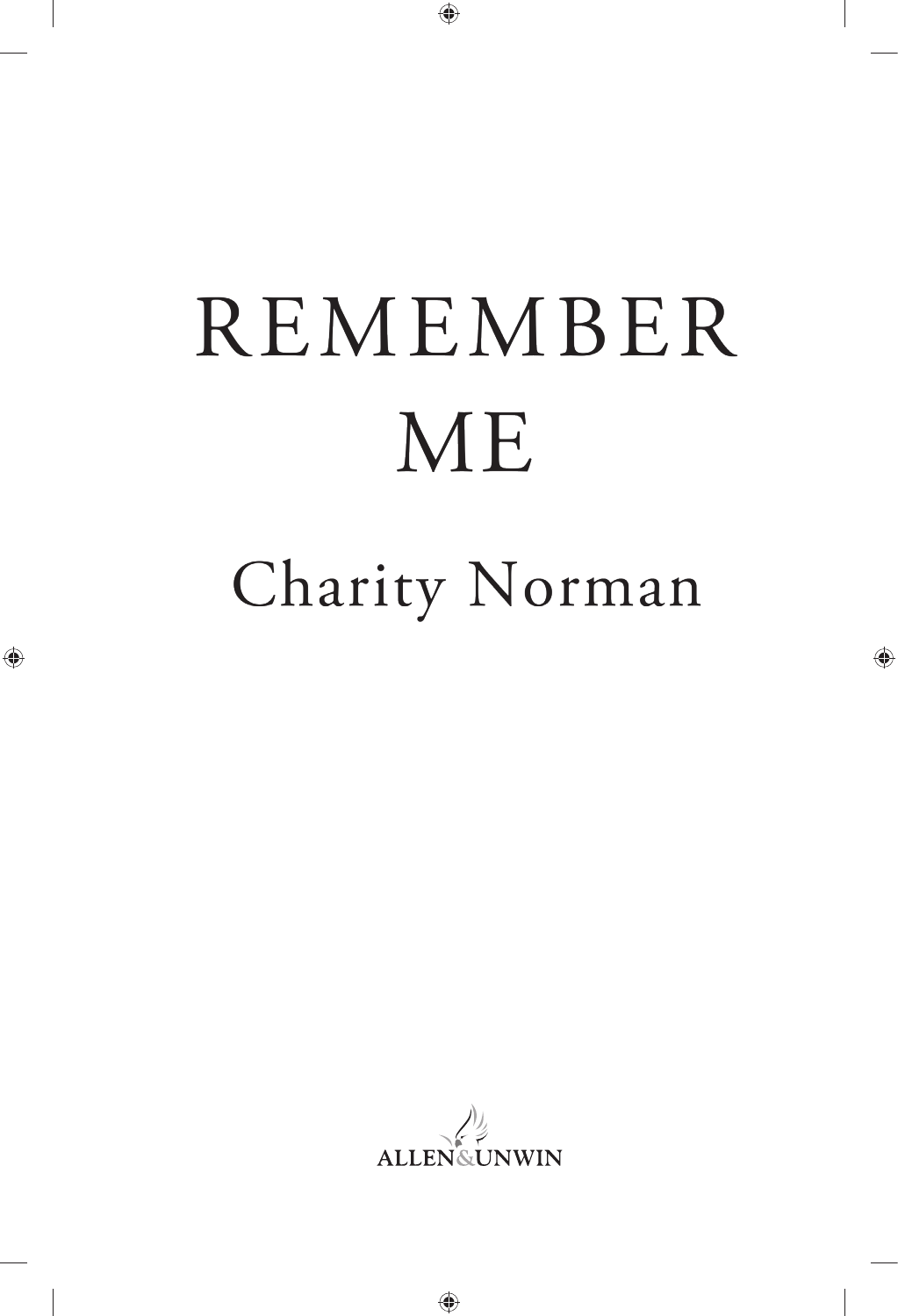**A note to reviewers: please remember that this bound proof is uncorrected and changes may be made before the book is printed. If any material from the book is to be quoted in a review, please check it against the text in the final bound edition which will be sent to you when it becomes available.**

⊕

First published in Australia and New Zealand in 2022 by Allen & Unwin

First published in Great Britain in 2022 by Allen & Unwin, an imprint of Atlantic Books Ltd.

Copyright © Charity Norman, 2022

The moral right of Charity Norman to be identified as the author of this work has been asserted by her in accordance with the Copyright, Designs and Patents Act of 1988.

All rights reserved. No part of this publication may be reproduced, stored in a retrieval system, or transmitted in any form or by any means, electronic, mechanical, photocopying, recording, or otherwise, without the prior permission of both the copyright owner and the above publisher of this book.

⊕

This novel is entirely a work of fiction. The names, characters and incidents portrayed in it are the work of the author's imagination. Any resemblance to actual persons, living or dead, events or localities, is entirely coincidental.

1 2 3 4 5 6 7 8 9

⊕

A CIP catalogue record for this book is available from the British Library.

♠

Paperback ISBN: 978 1 83895 418 5 E-book ISBN: 978 1 83895 419 2

Printed in Great Britain

Allen & Unwin An Imprint of Atlantic Books Ltd Ormond House, 26–27 Boswell Street London WC1N 3JZ

www.allenandunwin.com/uk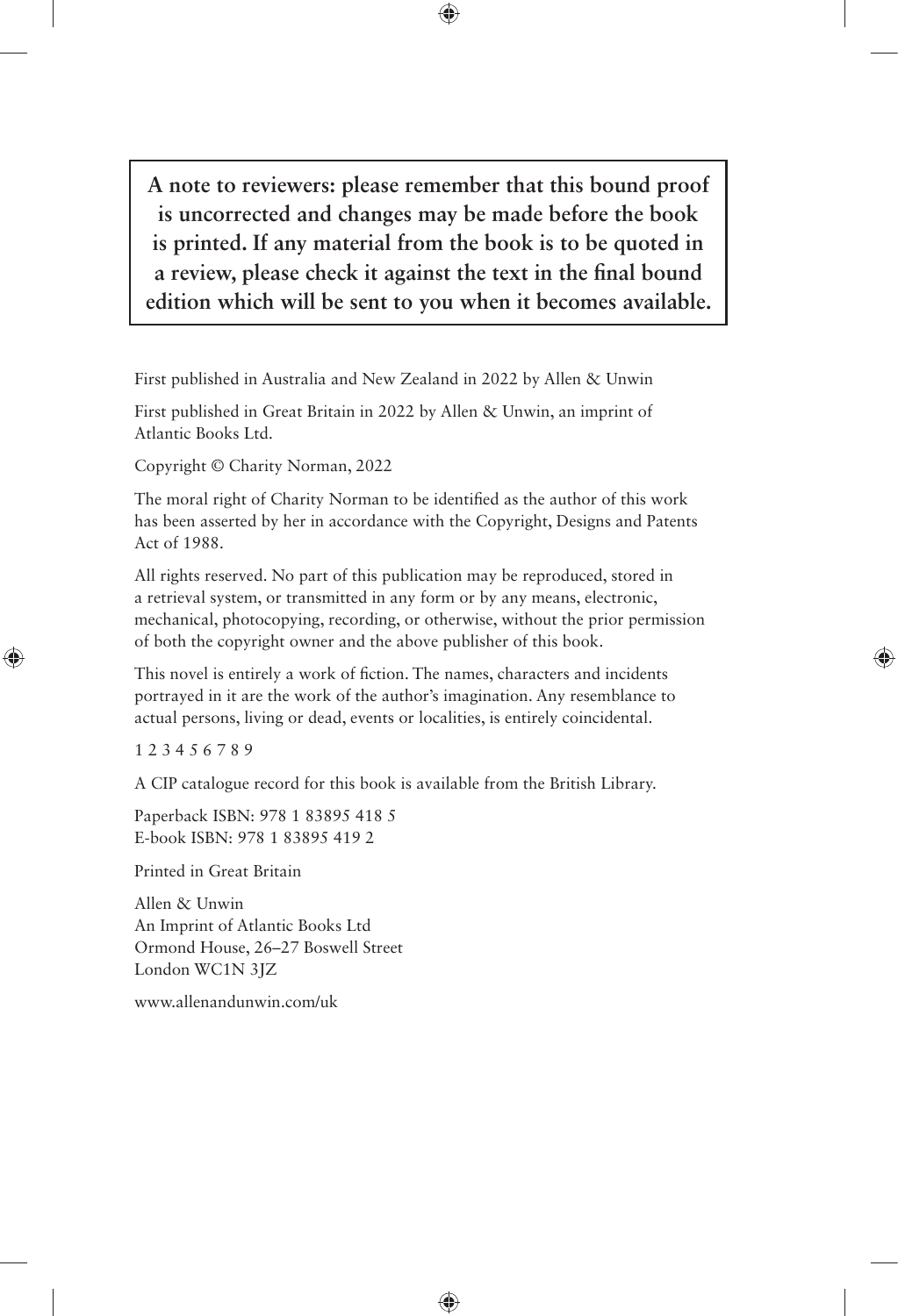

*For Pauline Perry*

 $\overline{\phantom{a}}$ 

 $\bigoplus$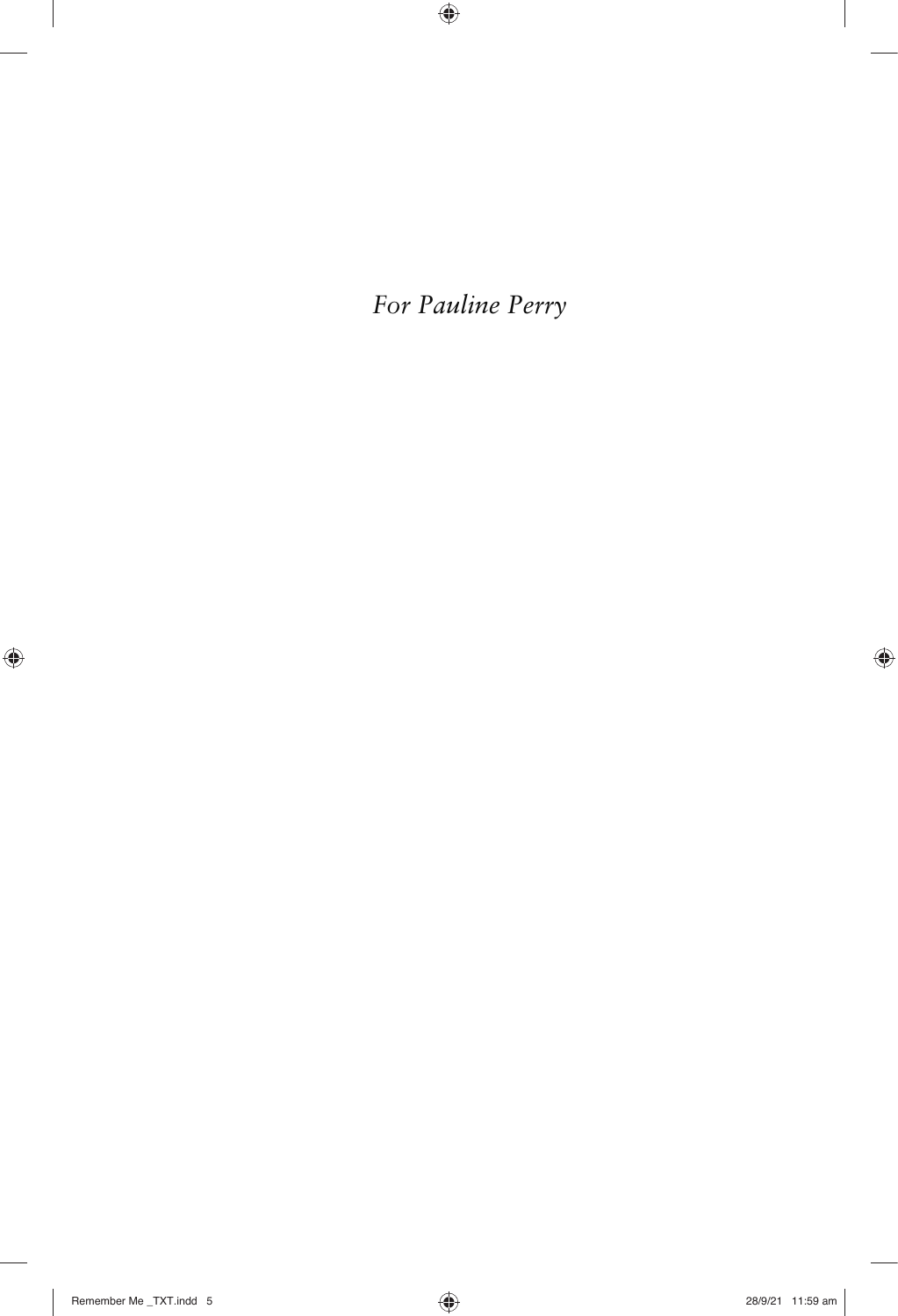$\bigoplus$ Remember me, remember me, but ah! forget my fate. —Henry Purcell, *Dido and Aeneas*

 $\bigoplus$ 

 $\bigoplus$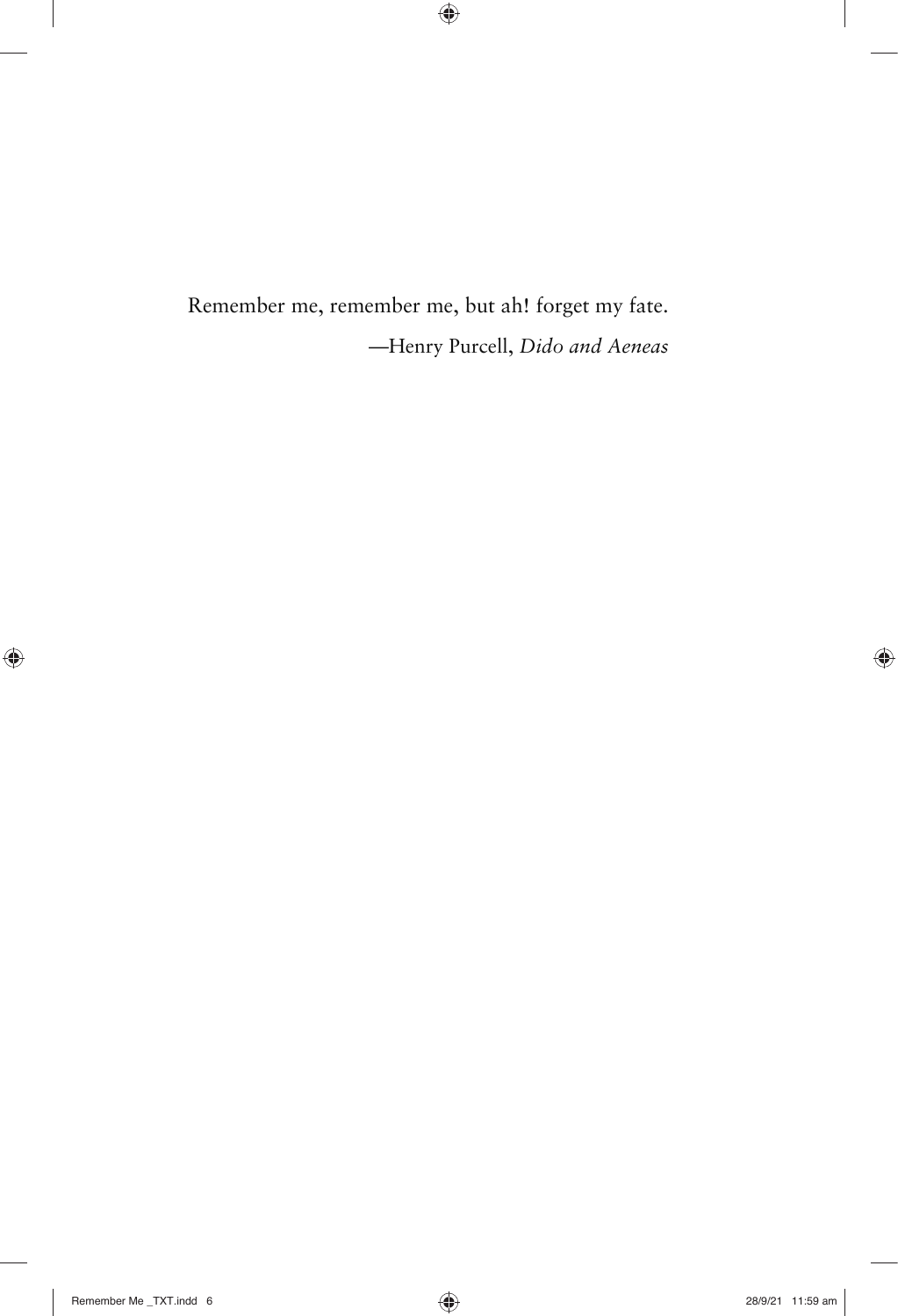# 17 June 1994

⊕

'I envy you,' she says.

She doesn't. Why would she envy me? She's Dr Leah Parata, five years older and infinitely, effortlessly superior. Everything about the woman screams energy and competence, even the way she's twirling that turquoise beanie around her index finger. She's tall, light on her feet, all geared up for back-country hiking in a black jacket—or maybe navy blue, as I'll later tell the police. Waterproof trousers, walking boots with red laces. Hair in a heavy plait, though a few dark tendrils have escaped.

 $\bigcirc$ 

'I really do,' she insists. 'You've bought your ticket to Ecuador. What an adventure.'

'Hope so.'

'I know so.' She grabs a bar of Cadbury's from the display and holds it up to show me. 'Got a craving.'

'I didn't know you were a chocoholic.'

'Just when it's cold. This should keep me going all the way to Biddulph's.'

I've only once managed to haul myself up to Biddulph's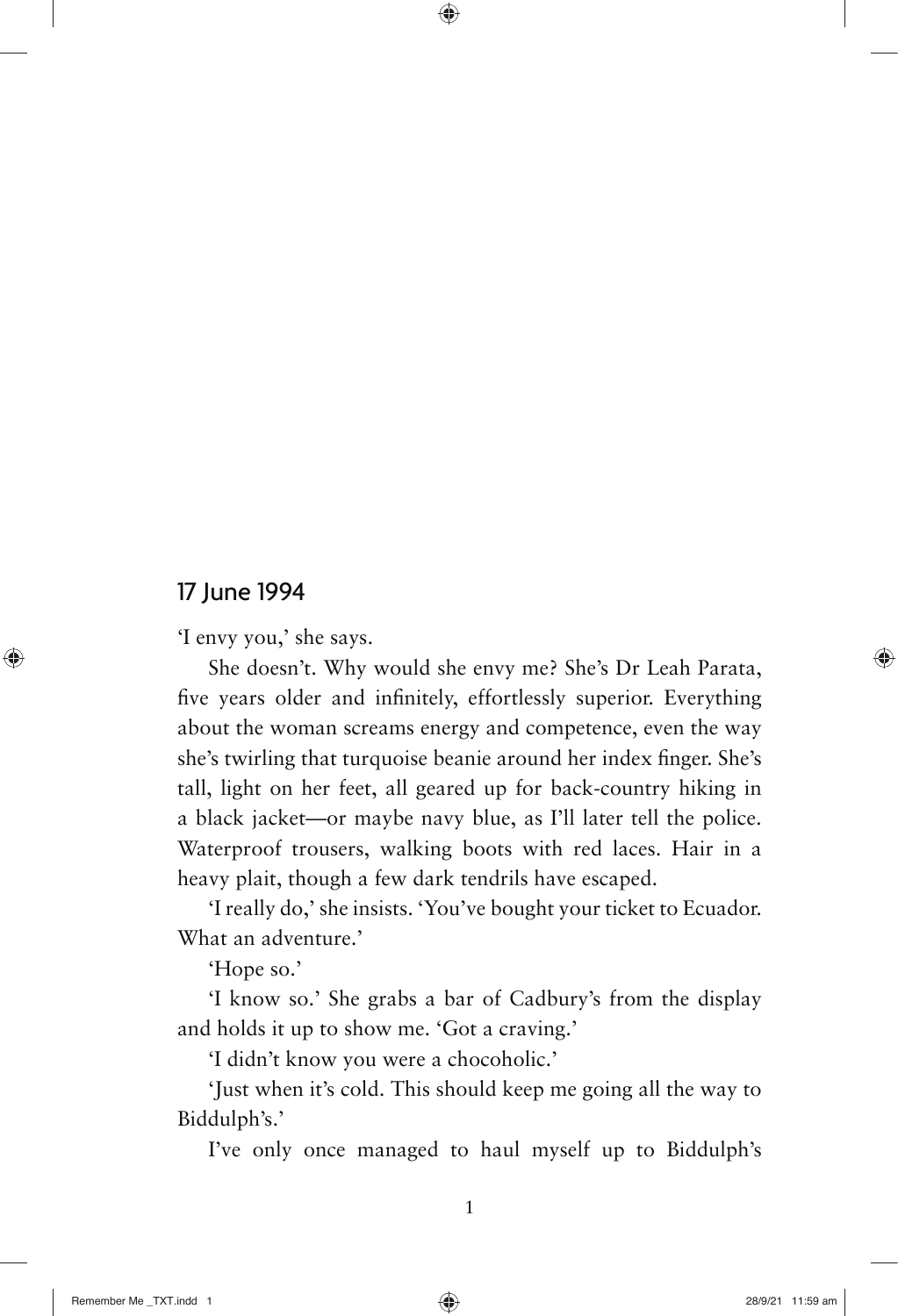⊕

bivvy, a ramshackle hut on the bush line, built about a hundred years ago for professional rabbiters. They must have been hardy people. As I count her change, I peer out at the weather: standing water on the petrol station forecourt, raindrops bouncing high off the mustard-coloured paintwork of her car. The ranges are smothered in charcoal cloud, as though some monstrous creature is breathing out giant plumes of smoke.

'Seriously?' I ask. 'You're heading up there? Today?'

She takes a casual glance at the cloud cover. It seems to delight her.

'Lucky me, eh? Perfect weather for finding Marchant's snails. The first wet days after a dry spell bring 'em out. I've got a happy weekend ahead of me, crawling around in the leaf litter.'

I can't imagine why anyone would choose to tramp through those rain-soaked forests and uplands, but then I've never been a mountain woman. Leah is, of course. She took her very first steps in the Ruahine Range. To her, that wilderness is home. She's going on and on about her snails while I smile and nod.

'They're *this* big!'—holding up her fingers to demonstrate. 'Carnivorous.' She catches me blanching at the image of a giant, flesh-eating snail. 'Okay, maybe not the sexiest of our native creatures. But their shells are works of art, they've been around for millions of years, and now they're in trouble because everything preys on them. Possums, rats, pigs.'

*Blah blah blah*, I think, because I'm twenty-one, and emptyheaded, and I've been jealous of Leah for as long as I can remember. Her teeth are a bit crooked. She has a high forehead, a small mole on her left cheekbone and a permanent concentration crease, a vertical line between her eyebrows. Yet somehow, these imperfections add to the hypnotic effect. I can see why my brother Eddie's had a crush since he first clapped eyes on her, swimming her horse in the Arapito stream. They were both eleven then, and he was a scrawny kid from Leeds, but he still hasn't given up hope.

◈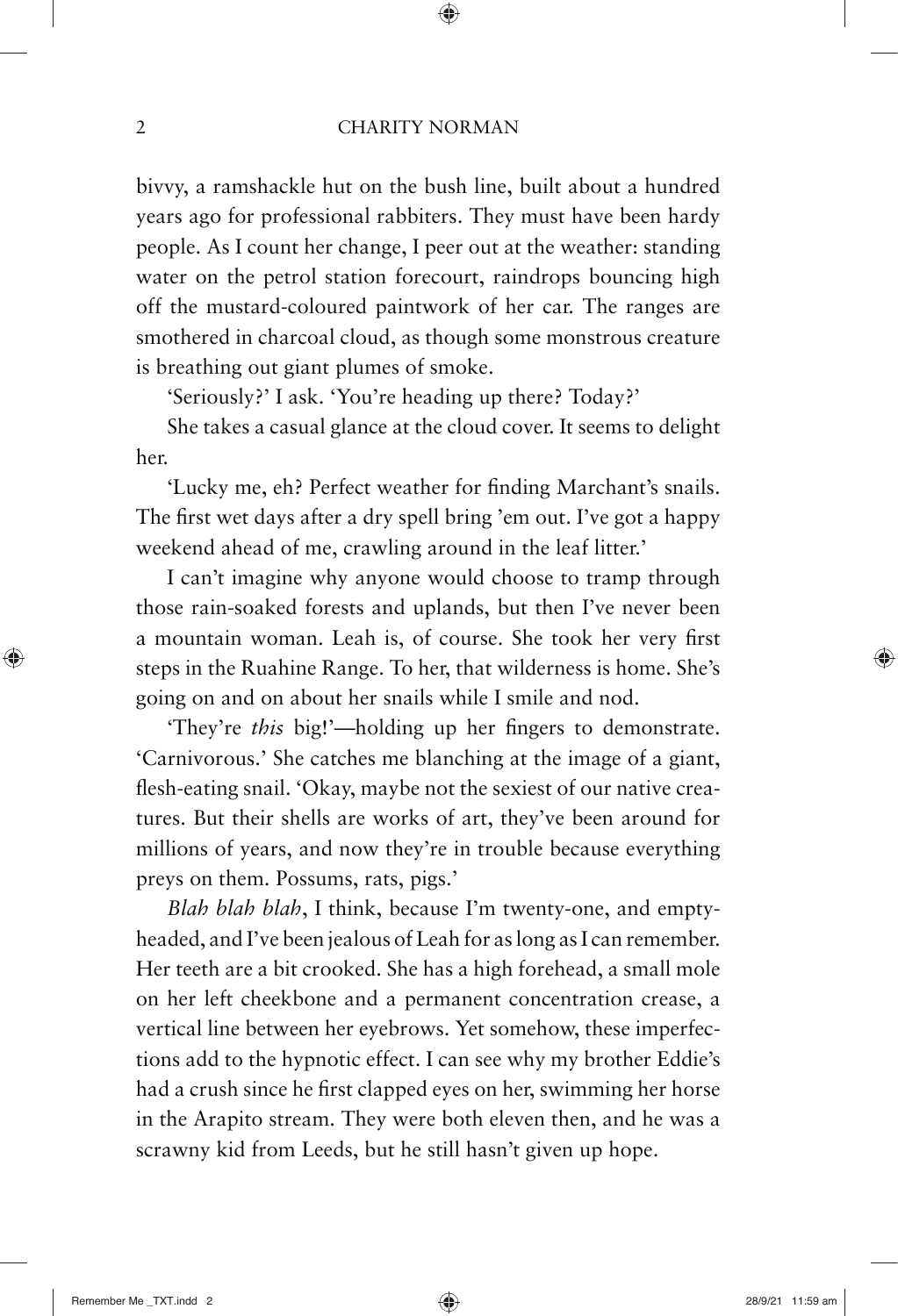⊕

Just as she's opening the door to leave the shop, she drops her chocolate—*oops*—and swiftly stoops to pick it up again, flashing a wide, warm smile at me.

'Ecuador! Good for you, Emily.'

'I'll see you before I go,' I call after her.

I'm not sure she's heard me. She's striding across the flooded forecourt, pulling her beanie onto her head. The turquoise looks vivid even through rain-streaming glass. She checks her watch before getting into the car. I bet she's already forgotten our conversation. She'll be thinking about her snails, about what she's got to achieve over the weekend.

Her brake lights flicker at the exit. Now she's accelerating away, water rising in sheets as her wheels bounce through the flooded hollows.

•

They never found Leah Parata. Not a boot, not a backpack, not a turquoise beanie. After she left me that day, she vanished off the face of the earth.

⊕

◈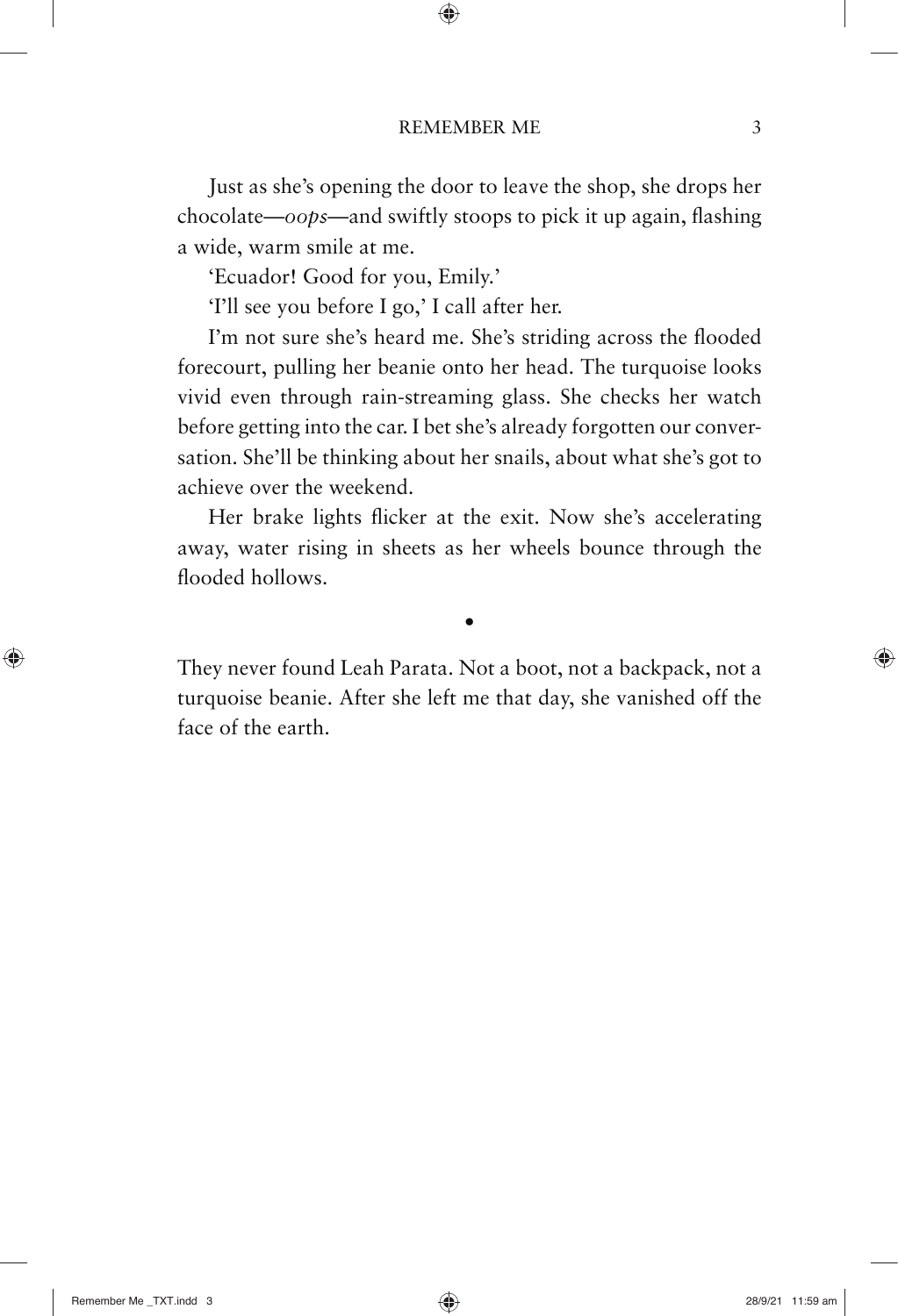

 $\overline{\phantom{a}}$ 

 $\bigoplus$ 

 $\bigoplus$ 

 $\overline{\phantom{a}}$ 

 $\bigoplus$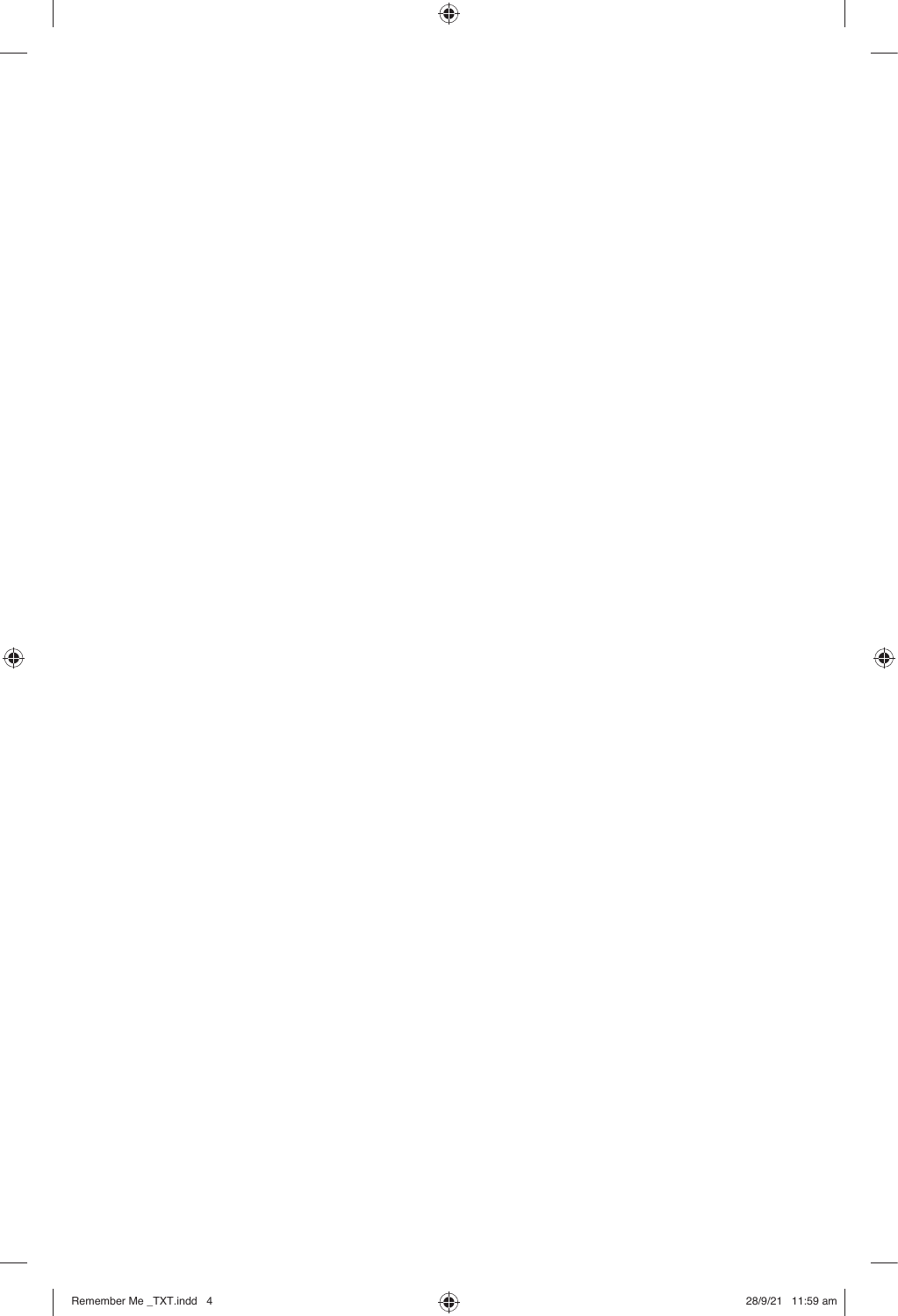# **ONE**

⊕

# February 2019

⊕

The sign I painted thirty years ago still hung beside the road gate: *Arapito.* The name means 'End of the path', which seemed eerily apt right now. I'd illustrated it with a pair of fantails in flight, though time and rust had obliterated all but their wings. Leaning out of the driver's window, I opened the creaking metal mouth of the mailbox. Mainly junk. A bank statement.

The landscape was a bleached desert, acres of desiccated grassland even up here in the foothills. Dust billowed in a beige cloud as I nosed my car up the drive. A small flock of sheep sprinted ahead, tightly bunched together, docked tails bouncing. Familiar things: the school bus shelter at the gate, the derelict woolshed, the backdrop of mountains. At the end of the drive a long, singlestorey villa, surrounded by trees, clad in white weatherboards with heat haze dancing off its tin roof. Arapito. My home.

Dad was standing on the back porch, wearing canvas trousers and a polo shirt. Upright, tidy, self-contained. I waved as I rounded the house. I waved again, smiling, once I'd cut my engine. He simply watched me, shielding his eyes with one hand.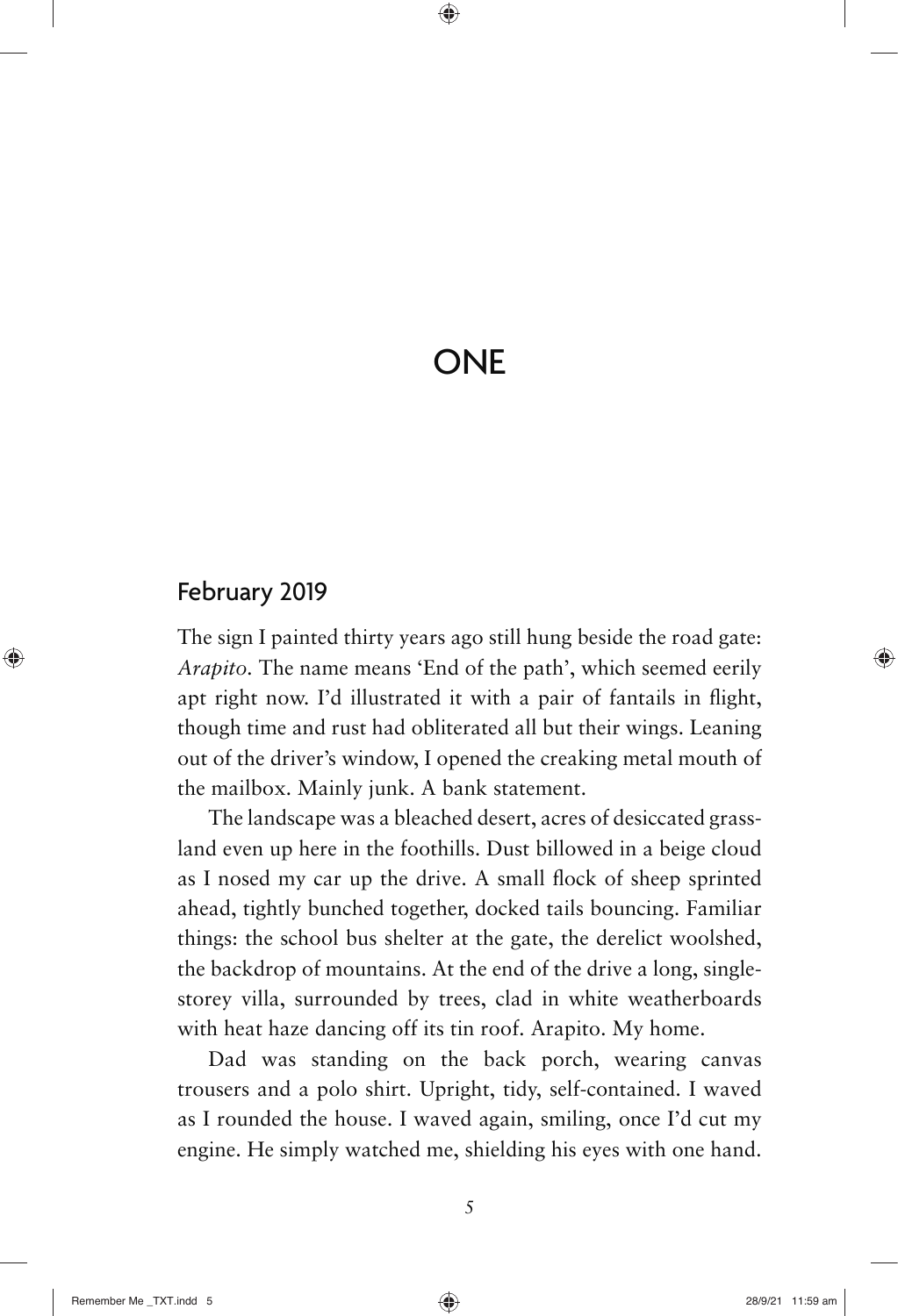⊕

Silence. For one final breath, I hadn't quite arrived. I was still on my journey, still free. I had a desperate impulse to turn the key, reverse and speed away—back to the airport, back to my own life.

Why was I here? What possessed me?

I was here because of that phone call. Just a month ago, a wake-up call. I'd worked in my studio all day, gone out on the town to celebrate a friend's promotion, fallen into bed long after midnight. Four hours later, the blaring of my phone dragged me from the paralysis of dream.

Still dark, silly o'clock. Must be Nathan, calling from . . . Malaysia? No, he'd moved on. Jakarta. My son never worried too much about what time it was in London, especially when he'd run out of money and wanted a payout from the Bank of Mum.

'Nath? Whassup?' My tongue was still numbed by sleep.

Not Nathan. My caller was a woman.

'Oh, Emily, I'm so sorry! Have I woken you?'

I lay with my eyes shut, trying to place the voice. A New Zealander, for sure. I wasn't in touch with many people in Tawanui, and these deep, placid tones certainly didn't belong to my sister. Carmen always sounds as though she's about to slap someone's face.

'I forgot the time difference,' the woman said.

Ah! Now I had it. Raewyn Parata. Our neighbour, our school bus driver. Leah's mother, the woman whose name was synonymous with tragedy. Raewyn had ample reason to be angry with the world and yet she always sounded pretty much as she did now: interested, gently determined.

Something must be wrong with Dad. I couldn't remember when I last lifted the phone to call him. Damn it, I meant to! Maybe I ought to fly back for the funeral? Be easier to talk to him when he's dead.

◈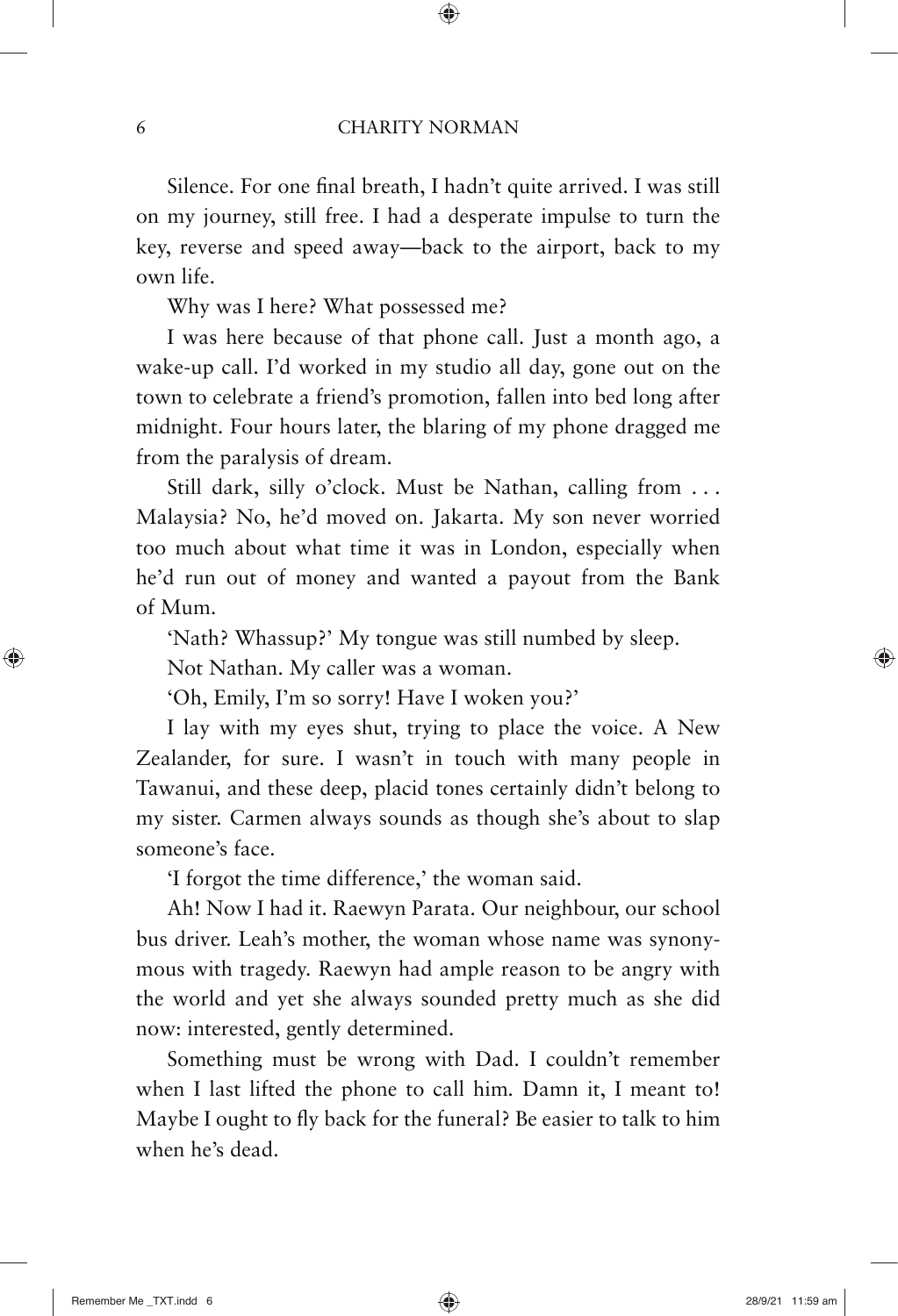⊕

I didn't say any of that. You don't. You observe the social niceties, even when you know bad news is coming.

'Raewyn! How are you?'

'Good. I'm good.'

I was pulling a jersey over my head, feeling guilty, thinking about funerals.

'What's happened? Something up with Dad?'

'Well . . .' A hesitation. 'You heard about his accident?' 'Accident?'

'Nobody's told you. Uh-huh. Thought not. About a week ago, he and his car somehow ended up in a ditch next to Arapito Road. He wasn't hurt—just bruises—but they kept him in Hastings hospital overnight in case he was concussed. Ira dragged his car out of the ditch and took it to the panelbeater. Anyway, it's not just that . . . um, where do I start? For quite a while now I've been bringing him meals, shopping, doing a bit of cleaning.'

'He can afford a cleaner, Raewyn.'

'That's not the point.'

'You shouldn't be cleaning for him.'

It's tricky to pull on your jeans with a phone tucked under your chin. I managed it somehow before blundering into the kitchen. *Tea. Milk.* I pictured Raewyn in her own kitchen, on the other side of the planet. She stayed on after her son Ira moved out—stayed on alone, despite the shadows gathered there. A wooden house with peeling paint and rotting boards; fruit trees in the garden, generations of sheep grazing up to the fence.

'The hospital were worried,' she was saying. 'He kept asking how he'd got there. He was trying to examine other patients, checking their charts! We've known for ages, haven't we?'

'Have we?'

'But—oh, Felix!—he's refusing to take any medication. He says he's not going to prolong the inevitable.'

'He was fine when I was last home.'

⊕

◈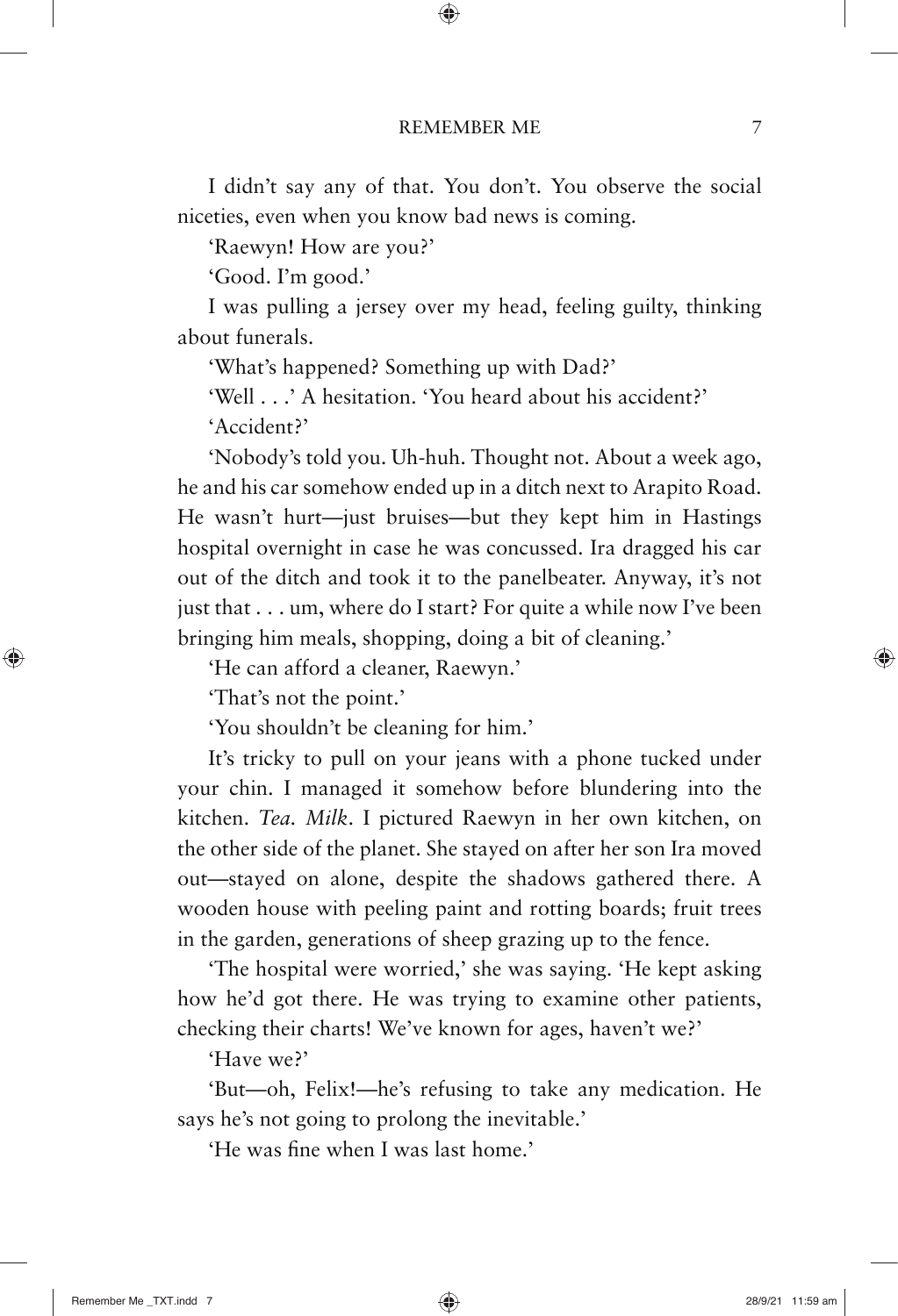⊕

'Are you sure about that?' I heard the small silence of her disapproval. 'That was . . .'

'Getting on for three years ago, now.'

'Long time. He was already hiding it then. Battling on. That's why he resigned from everything, that's why he's become such a recluse. Manu did the same: quietly gave things up when he knew he couldn't manage.'

The fridge door closed with a gentle click. It was covered in photos, mainly of Nathan at every stage from babyhood to twenty-two. Nathan, the cleverest little knock-kneed toddler on the planet. Ten-year-old Nathan whizzing down the slide in our local playground. My favourite was quite a recent one of the two of us, skating on the Somerset House ice rink with our arms linked.

And there was Nathan with his grandfather on the porch at Arapito. Dad looked handsome in his gardening hat, neatly shaved, Mediterranean-blue eyes in a face that somehow seemed both delicate and heavy. Nathan was a nineteen-year-old beanpole with copper hair, freckles and glasses. My father and my son both stood very straight, wearing their photo smiles, awkward grins they stuck on whenever a camera was pointed at them.

I held my forefinger to my lips, pressing the kiss onto the beloved boy in the picture. I took this photo as we were setting out for the airport, the last time I saw Dad. He looked perfectly normal. I didn't remember anything . . . oh. Yes I did, come to think of it. Little eccentricities, just a few wacky moments. He tried to serve us frozen green beans instead of ice cream. And there was that day he nipped into town to get milk but came back hours later with no shopping at all. He seemed angry, said he'd been collared by an old patient who talked so much that Dad had completely forgotten what he'd come for. Nathan called him an absent-minded professor. Now that I thought back, perhaps he wasn't angry. Perhaps he was frightened.

◈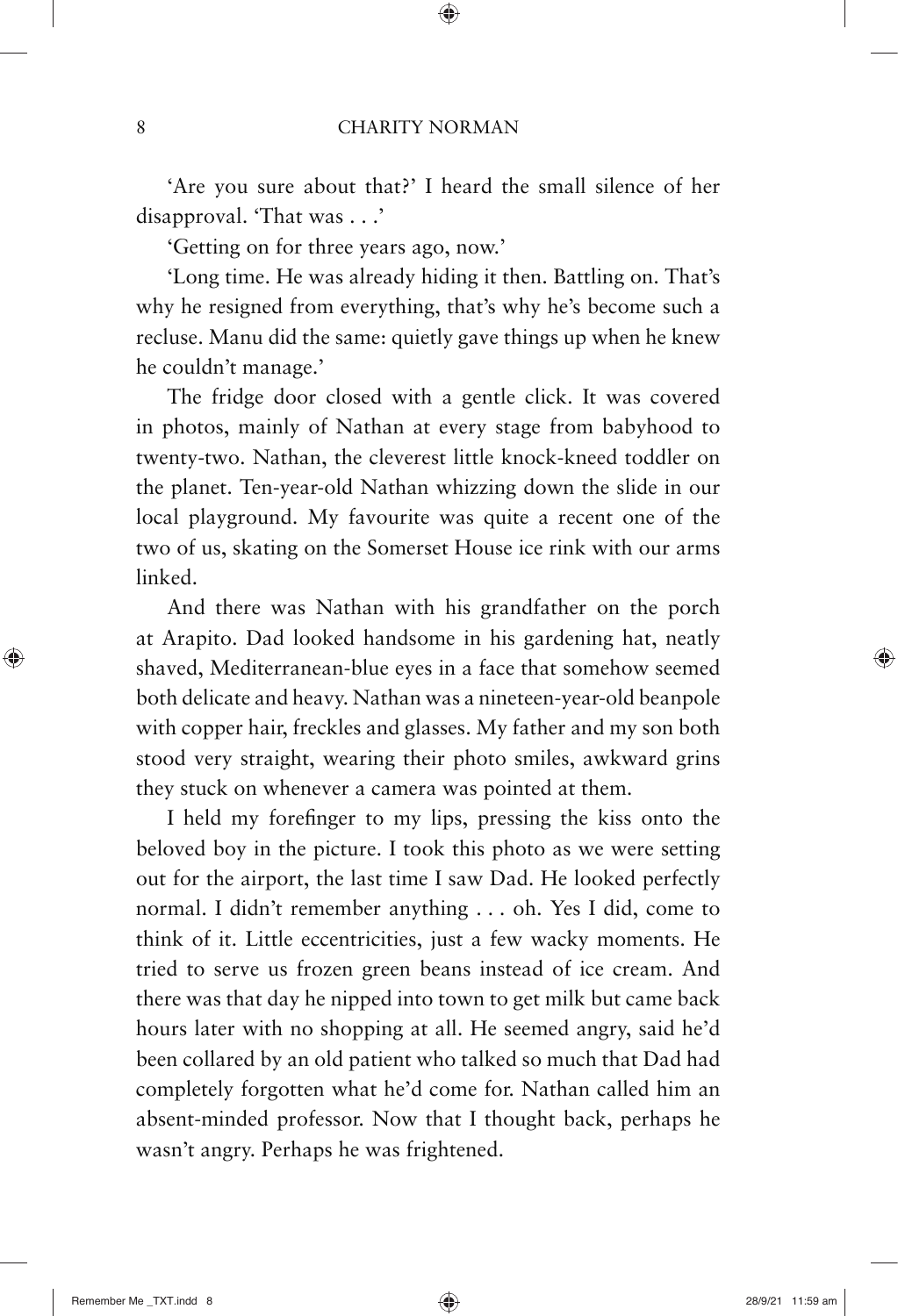⊕

'They did tests at the hospital,' Raewyn said. 'They got him to see a consultant.'

'And?'

'I'm afraid they think it's Alzheimer's.'

Alzheimer's. Among people my age—the sandwich generation, squashed between parents and children, never quite coping with either and feeling constantly inadequate—the word had friends recoiling with grimaces and sympathetic tuts. *Oh no! I'm so sorry, that's a cruel thing.* We're all afraid it's coming for us too. We're all terrified when we forget someone's name.

Raewyn was talking about the diagnosis, about what it meant for Dad.

'They've told him he has to stop driving,' she said. 'He's given me his car keys in case he forgets.'

'No! How's he meant to manage? You guys live miles out of town.'

'The thing is, Emily, this isn't new. He forgets to pay his bills. His electricity got cut off. I've even found him gardening in his pyjamas at midday.'

This, somehow, was more upsetting than his driving into a ditch. I couldn't imagine my father in any state other than that of immaculate dignity. He always—*always*—wore a jacket and tie to work, his shirt collars literally starched, a Panama hat for gardening.

'Today was the final straw for me,' Raewyn said. 'I went round with his shopping. I'd only just walked in when a frying pan burst into flames. These wooden houses can turn into infernos within minutes.'

'Do Carmen and Eddie know about this diagnosis?' My siblings.

'They do now. I don't think they were surprised.'

'So what's the plan?'

'They both lead such busy lives. They think he needs to go into a care home, probably St Patrick's, but he won't hear of it.

Remember Me \_TXT.indd 9 28/9/21 11:59 am

⊕

◈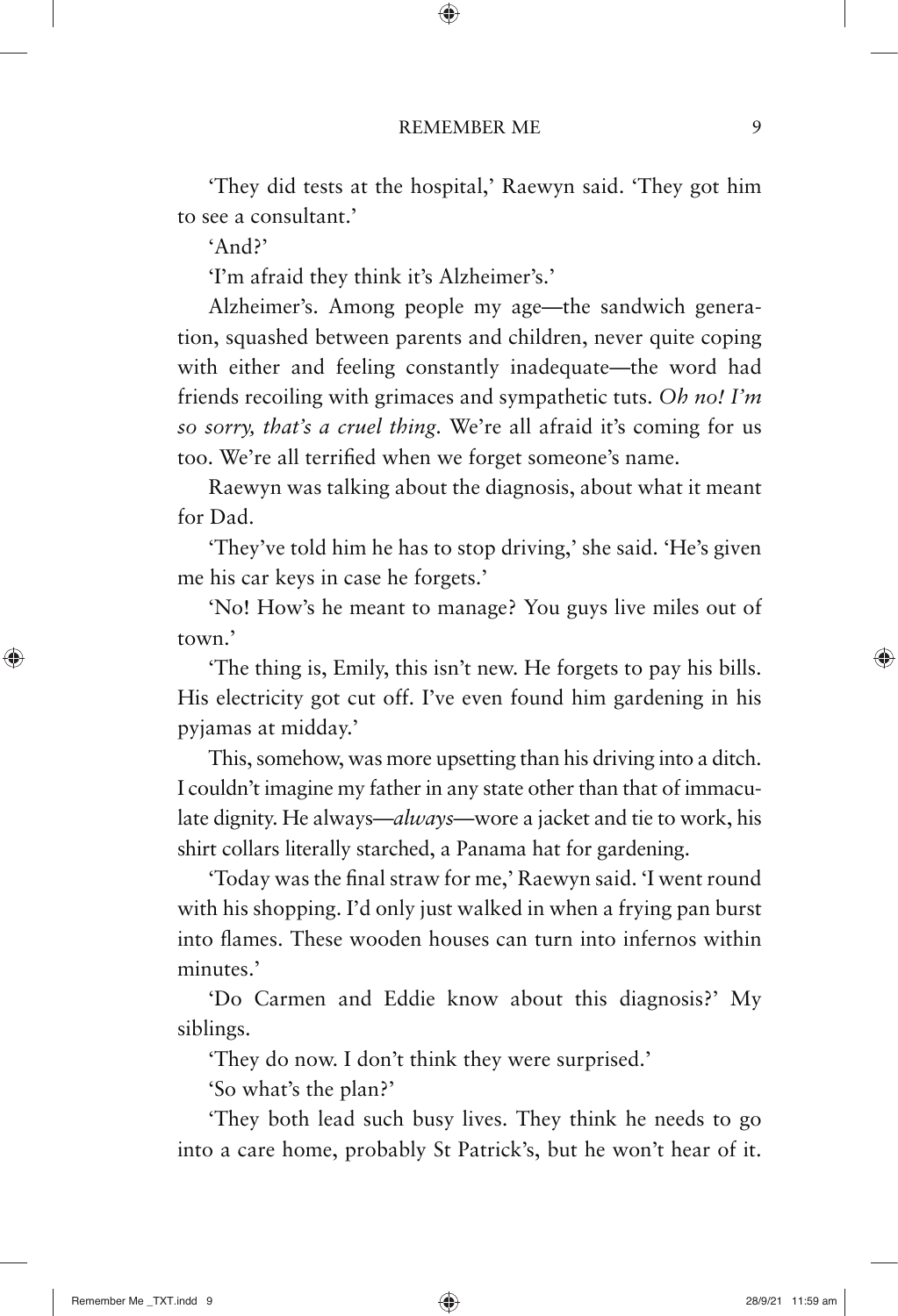⊕

That's why I'm phoning you, Emily. You're the one person I could think of who might be able and willing to help.'

I indulged in a moment of smugness at being the *one* person but I could see exactly where all of this was leading, and I didn't want to go there.

'I think you should come home for a while,' she said.

There it was.

'I don't live in the next town,' I reminded her.

'I know that.'

'I don't even live in the same hemisphere.' I sounded like a petulant teenager. I *felt* like one. 'I'll phone him today, I promise. But I can't simply drop everything, and there's the cost.'

'Imagine if you never got to say goodbye.'

Raewyn knew all about saying goodbye; she knew about never having the chance to say it. Manu. Leah.

'My useless siblings are both twelve thousand miles closer,' I moaned.

The kitchen door was inching open. A chubby-faced tabby squeezed through the gap and made a beeline for his bowl of biscuits. Max, my lodger's cat. My good friend, who spent his mornings curled up on a cushion in my cramped little studio. He was the model for Admiral Flufflebum, a wise, kind cat who lived in Buckingham Palace in a series of books I illustrated, whose success helped to pay the mortgage on this flat.

Raewyn aimed another shot.

'Come and see him while he still knows you, Emily. Don't just come for his funeral.'

'We're not very close.'

'You love him, though.'

After we'd hung up, I sat at the table and tried to kid myself that my father wasn't my responsibility. A bus came gliding past, early-morning commuters on the upper deck gazing straight into my world, and I into theirs. Nathan was gone, and the nest felt

◈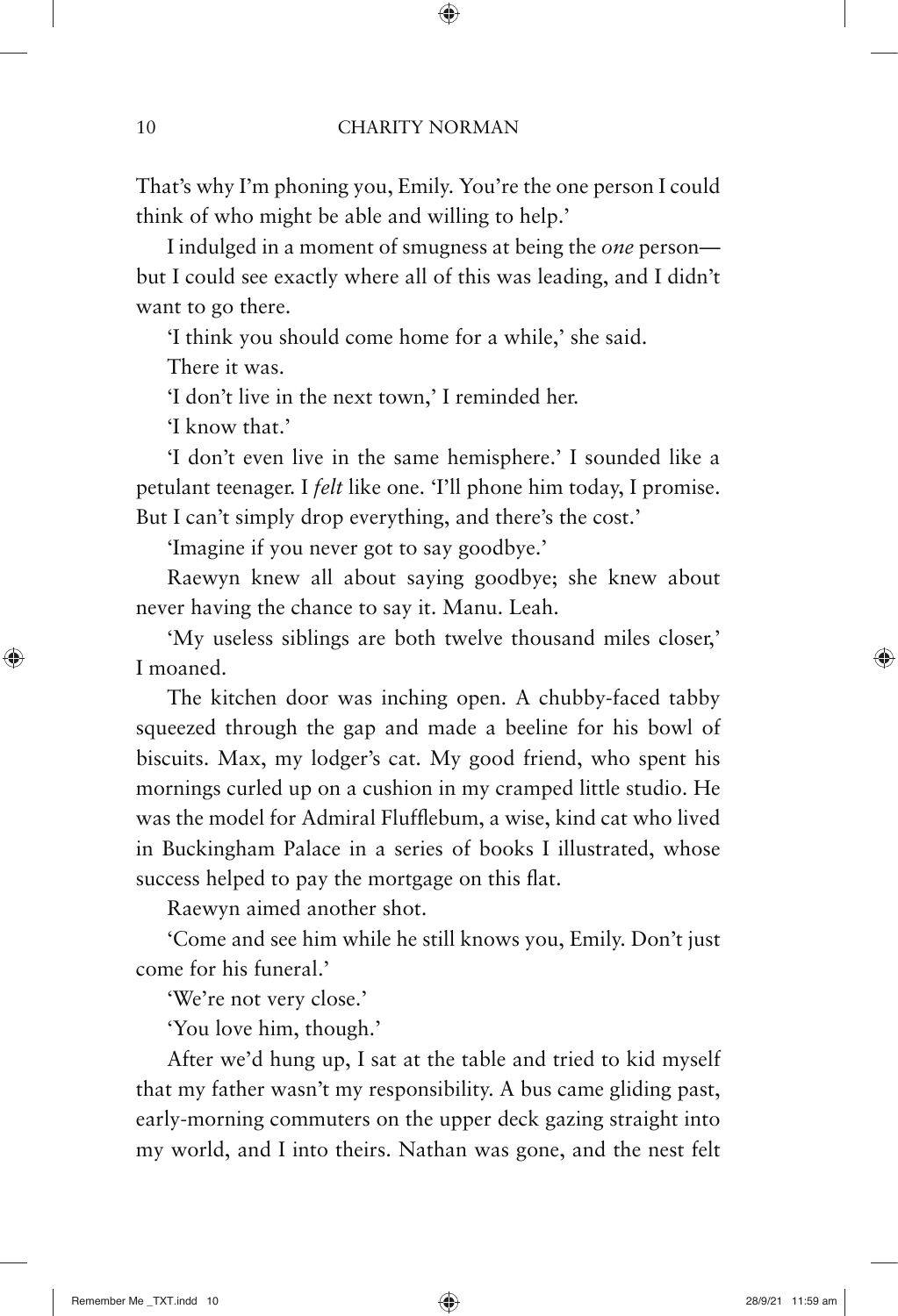⊕

empty. Christmas was a tinsel-strewn memory. The truly dark days of winter were just beginning: January, February. Rain and greyness and political division.

But it was summer in New Zealand. Temperatures in the thirties, endless blue skies, evening dips in the Arapito stream our deliciously clear little river, with its pools and cliffs and pockets of native bush.

*You love him, though.* 

I was ten, charging around the house, looking for my gym bag, screaming at Eddie that he'd messed with my effing stuff and he was screaming back that he hadn't touched my effing stuff, he wouldn't touch it with an effing barge pole, and Mum was slumped on the porch in her housecoat, smoking bitterly, and Carmen was cleaning her muddy riding boots among the cereal bowls on the kitchen table, and it was always like this—always, *always*, every morning. Dad was dressed for work after his run, looking about ten years younger than his wife, who was creased around all her edges. He behaved as though his family were characters on the telly, and he wasn't even watching the show. He wasn't abusive; he was simply absent. He didn't seem to care.

*You love him, though.* 

But maybe he didn't love me. Or any individual, for that matter. My father loved his Fellow Man, whoever the hell that was.

Max jumped onto my lap and began kneading. He had it good: his bed, his bowl and a Burmese playmate who lived two doors down.

'Lucky sod, Max,' I whispered, as he rubbed his cheek against mine. 'Nobody expects you to drop everything for your old man.'

And then I opened my laptop. *Flights. Heathrow–Auckland.* 

Not that I was planning on actually . . . I mean, *obviously* not. I was wondering what a flight cost nowadays, that's all. Just out of interest.

•

⊕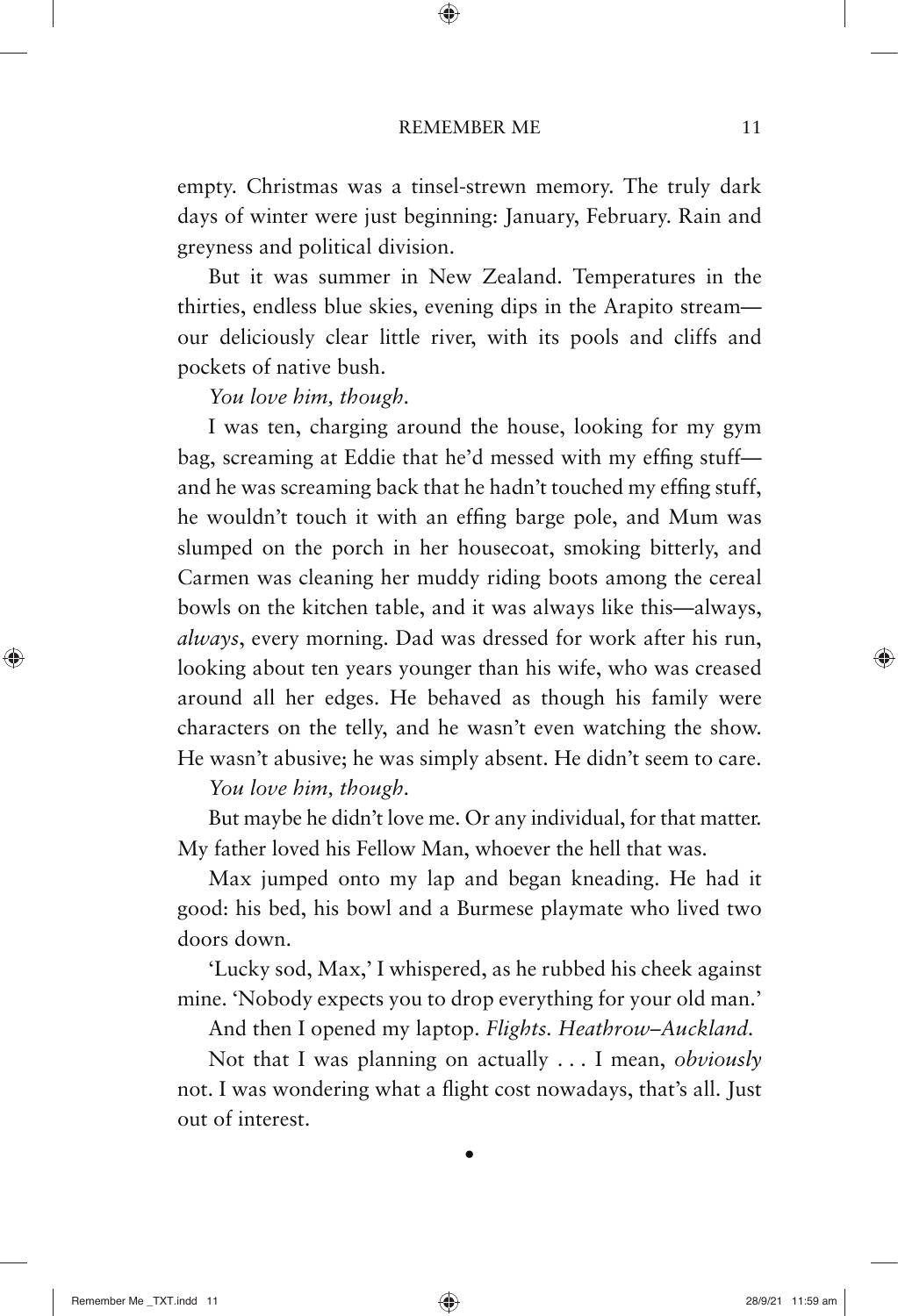⊕

I opened the car door. Heat surged into my air-conditioned sanctuary, along with the scents of childhood: pasture, sheep dung, resinous eucalypts and macrocarpas in the shelter belt. The dry hissing of cicadas reverberated, as though I were inside a tolling bell.

Dad was still standing on the porch. I inherited my colouring from him, blue eyes and mid-brown hair, though his had turned cotton-wool white in recent years. It was a bit out of control right now, frothing around his head like Einstein's. That wasn't normal for him.

'Whew—made it!' I cried, walking around to the boot to drag out my bags.

It was odd that he hadn't greeted me. He wasn't the kind of father you dash up to and fling your arms around, and hug, and kiss noisily, doing a little dance together. He wasn't that kind of father; I wasn't that kind of daughter. He didn't *do* touching, never had. But this silence was strange.

Thank goodness for his dogs, who made a fuss of me—pouring down the steps to say hello, tails waving. First was Gloria, the boss, an elderly labrador with a coat the colour of shortbread. The smaller one, Gyp, was given to Dad by one of his many grateful patients. He had some spaniel in him, and some foxie, and a truckload of charm—chocolate and white, with bed hair and a lolling tongue.

'Good to see you guys,' I muttered, crouching to ruffle their ears. 'Gyp, you're all grown up!'

'Morning,' Dad said politely. 'Can I help?'

His smile was too sweet, too empty, too anxious. 'Sweet', 'empty' and 'anxious' were not words I'd ever have used to describe this man. There was an imposter in my father's body.

'Hey, Dad!' I was laughing to cover the awfulness. 'It's me. Emily.'

I counted to three before he turned into himself again. The lights came on, and there he was.

◈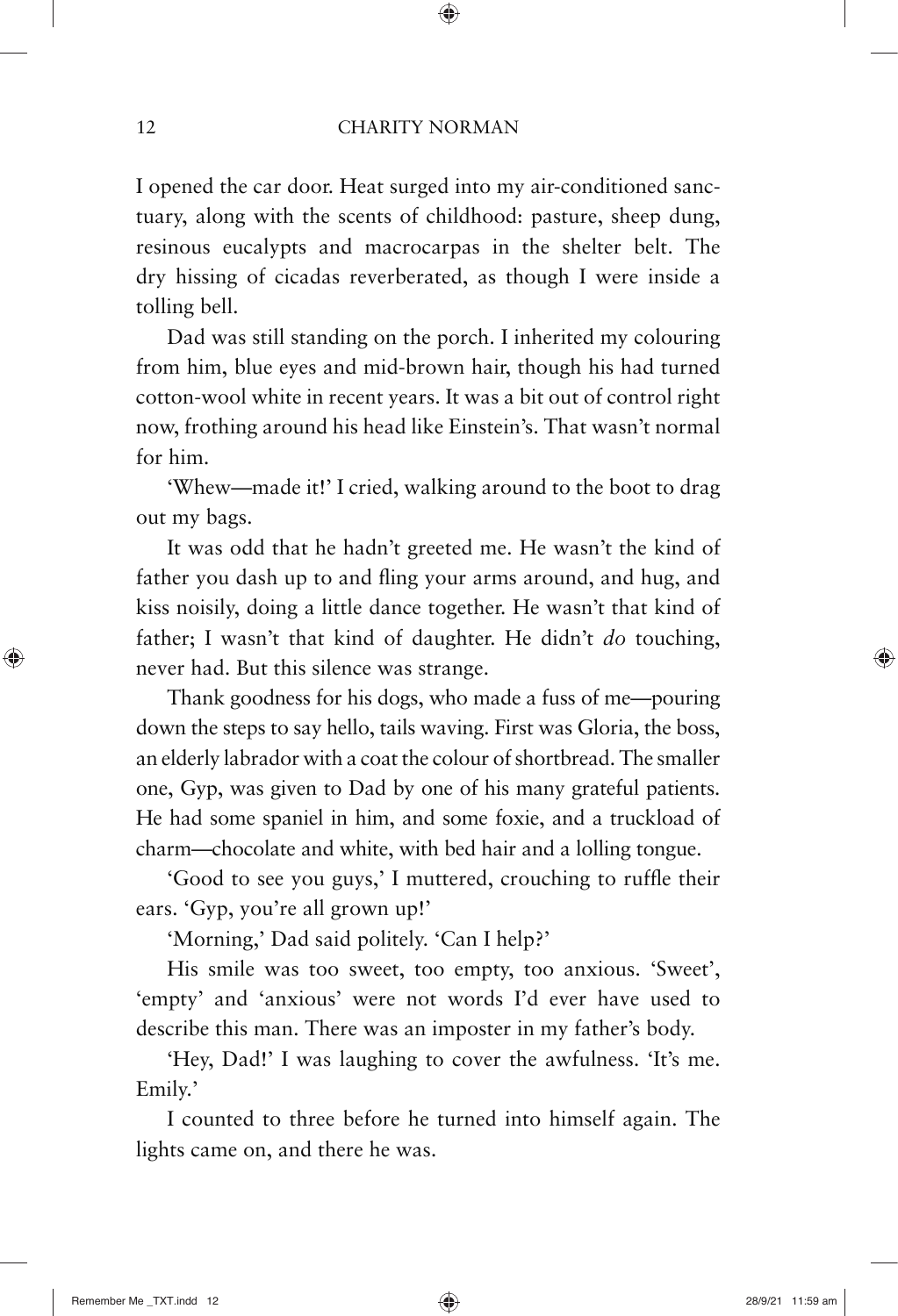⊕

'Emily! Of course it is! Sorry . . . the sun in my eyes, couldn't quite see . . . didn't recognise your car. Hired, is it? No need for that, you can use mine. Well, marvellous, you're here.'

We both pretended it hadn't happened. We both acted out a charade in order to cover up the horrifying fact that a father had failed to recognise his daughter. I climbed the steps to give the token half-hug and air kiss.

'Good journey?' he asked.

'Seems to get longer every time.'

Wariness froze his features again. I don't think he had a clue where I lived.

'I flew from London,' I explained, helping him out, 'into Auckland. Then another flight to Hawke's Bay airport in Napier, and then I drove for an hour down to here.'

'Sounds exhausting.' He gestured towards the house. 'Tea? Coffee? Let me carry your case.'

As he led the way inside, he twice glanced back over his shoulder as though checking I was still there. Perhaps he thought I might be imaginary.

'Good journey?' he asked again.

I blinked. 'Um, yes. Long.'

He tried to make tea, but after he'd opened the same cupboard three times I took over. He stepped aside and let me do it.

'Of course, the mugs are there!' he murmured. 'Stupid of me. Thank you. How was your journey?'

'Fine, Dad. Just a bit long.'

The kitchen hadn't changed in decades: old joinery, high ceiling, blissfully shaded after the glare of the road. A quick trip to the bathroom proved that hadn't changed either. Yellow tiles and a mouldy shower curtain.

Something was filling the air with cooking smells—wine and mushrooms. I lifted the lid of an electric crockpot to reveal a gently bubbling stew.

⊕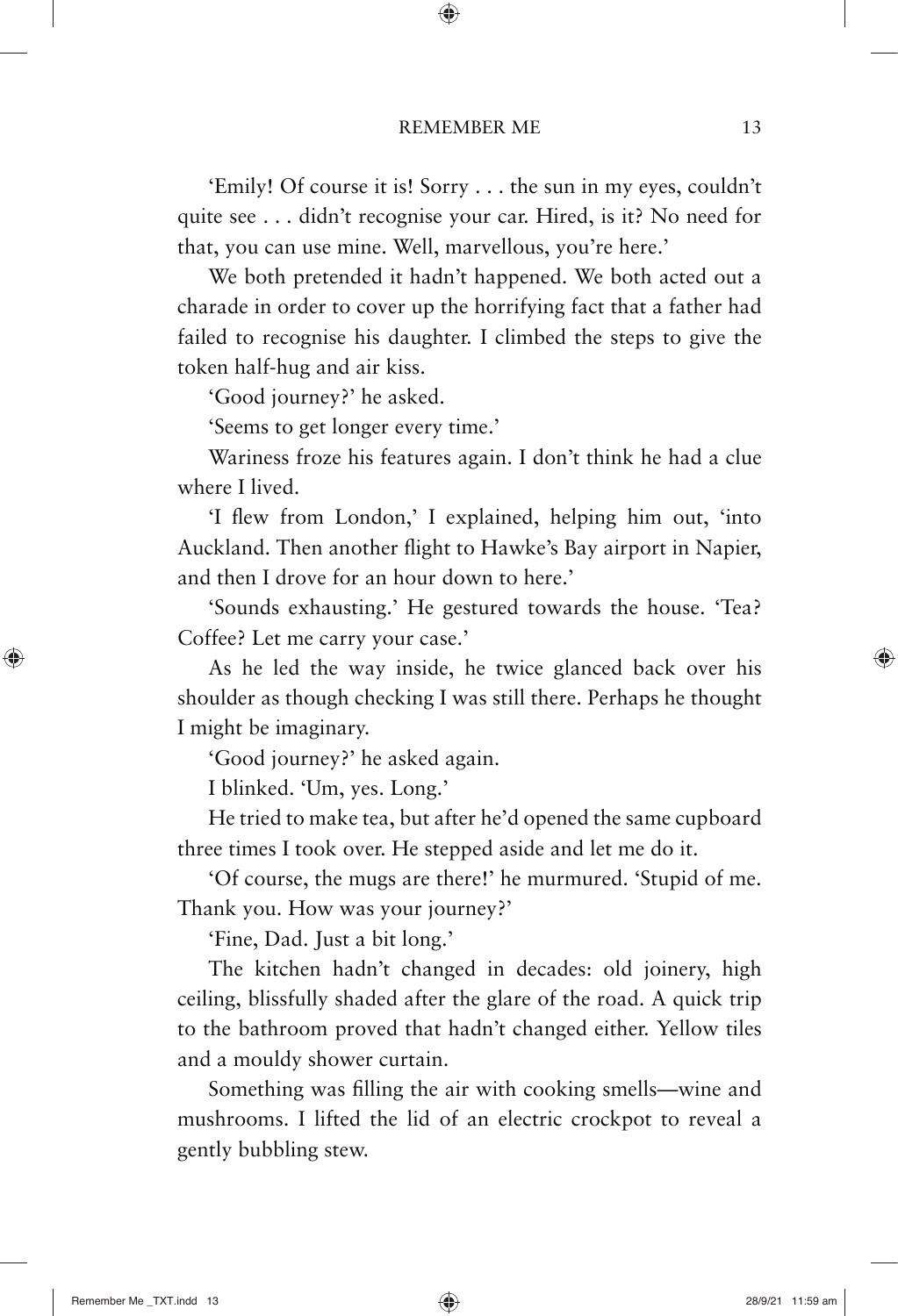⊕

'You're a chef!' I exclaimed.

'Raewyn brought that round, I think. Biscuits, too—here, have one. They're those special biscuits, you know . . . Tip of my tongue. Named after the troops.'

'Anzac?'

'Anzac!'

I was rummaging in the cutlery drawer, looking for a teaspoon. I'd just found one when something caught my eye: a post-it note, taped to the handle of the tin opener:

# *CAN OPENER*

*1. Open the metal arms.* 

*2. Put cutting edge onto edge of can.*

*3. Press down HARD!* 

*4. Turn handle.* 

⊕

Dad's handwriting used to be controlled and even, marching along straight lines. Much like the man himself, in fact. This was certainly his writing, but it looked as though he'd used his left hand, with quavering wobbles on every letter. Looking around me, I spotted more notes with spidery instructions: on the microwave, the dishwasher, the rice cooker. I slammed the drawer shut. This was terrifying.

'So,' I began, with fake brightness. 'How've you been?' 'Fine fettle.'

'I hear you had a bit of a mishap in your car?'

He looked both guarded and offended, shaking his head with pursed lips.

'Just a small one?' I persisted. 'An argument with a ditch. Didn't you have a night in hospital?'

'A night in . . . ? Ha!' he scoffed. 'Wherever did you hear that rubbish? No, no. An hour. They were fussing about concussion. Do they think I wouldn't recognise concussion in myself?'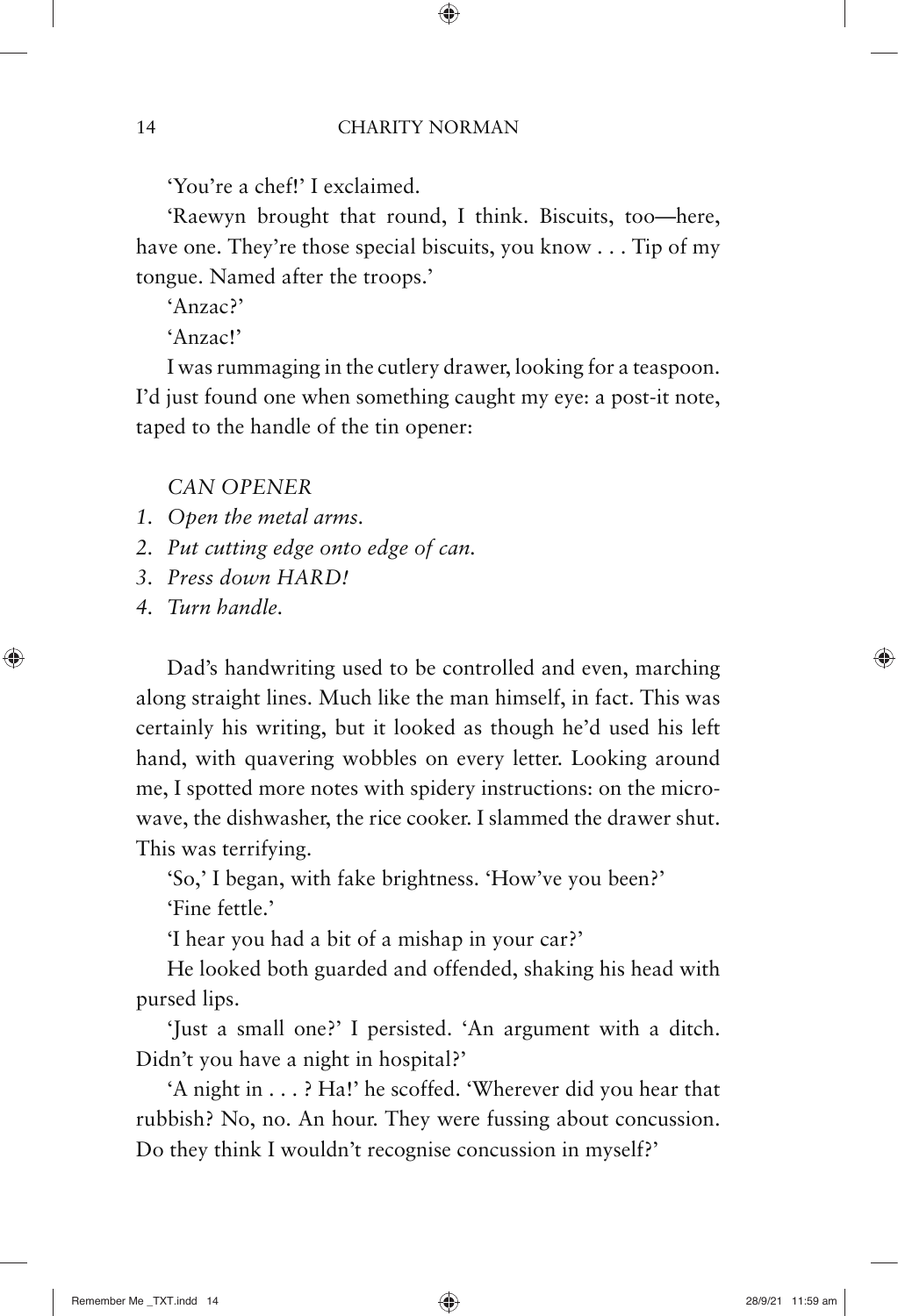⊕

'Best to be thorough.'

'Can't have been much of an accident. The car hasn't a scratch on it.'

I decided not to mention the panelbeater. Fetching milk, I found the fridge festooned with notes, all in that wobbly handwriting. One bore Raewyn's phone number, with directions to her house. She and Dad had been neighbours for forty years, she lived just down the track—less than half a mile away, as the crow flies. He could have walked to her place blindfolded.

The other notes were equally disturbing.

*DO NOT TALK to man who phones about my COMPUTER FEED DOGS! FOOD IN BAG UNDER SHELF IN STOREROOM Felix, have you had a shower today? BRUSH TEETH CHECK is the OVEN OFF? THE GAS?*

One was in red felt tip, with giant letters:

*EMILY ARRIVING ABOUT 12 PM MONDAY. HER ROOM IS READY. RAEWYN WILL BRING STEW IN CROCKPOT.* 

A trapdoor was opening under my feet. This wasn't right. What you have to understand is that my father, Felix Kirkland, was the most precise, orderly individual that ever walked this earth. Can you imagine what it's like, to be the child of a perfect human being? Now he needed reminders to brush his teeth, to feed his dogs, to greet his daughter when she flew across the world to see him.

We sat in the shade of the broad porch roof, in the low-slung wooden chairs that had been there forever, our tray on the coffee table Eddie made at school: solid, with an inlaid chessboard on its surface. The porch ran right along the back of the house with

◈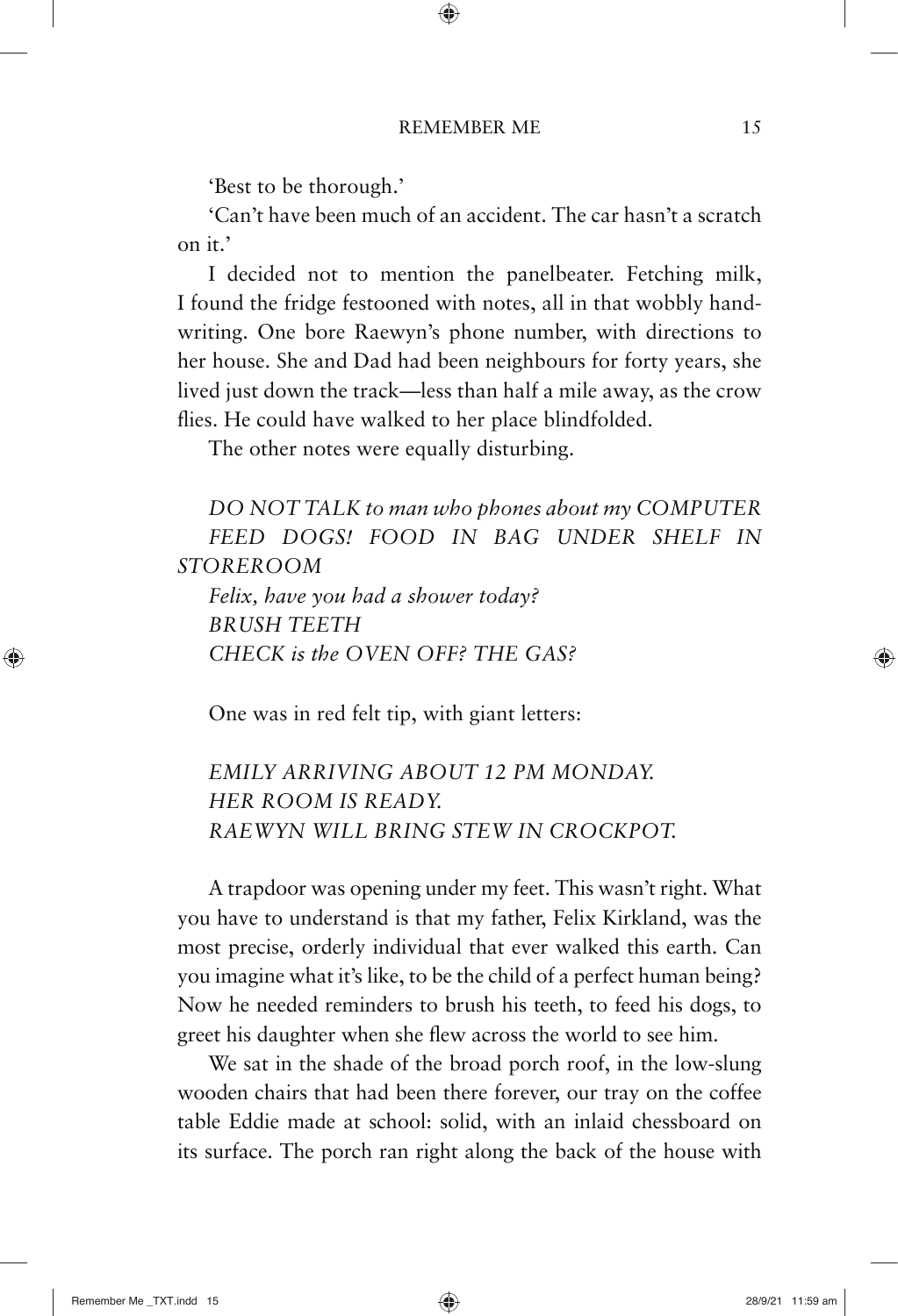⊕

the boot room at one end. From here we looked over the garden, across steeply undulating farmland to the ranges beyond. I noticed a supply of split logs stacked against the wall, ready for autumn.

The dogs stretched themselves at Dad's feet while we humans made conversation about the dry weather, the state of the garden— 'Needs a bit of attention,' Dad mumbled, shaking his head at the overgrown bushes, clumps of parched grass on the drive. None of this neglect would have mattered at all, but it wasn't him.

Stilted and impersonal conversation, on the other hand, *was* him. It always had been. This was why I only made the journey every few years. The twins had both settled in Auckland, while I'd run even further.

After a long silence, Dad put down his teacup.

'I want to get my house in order,' he announced. 'I mean literally. *This* house. Papers and rubbish all over my study. I can't seem to get rid of anything.'

This I could believe. His only vice was to be a hoarder of documents.

'You don't have to get rid of anything, Dad.'

'I do!' He slammed his hands onto his thighs. 'But I can't seem to make any progress. It's so irritating.'

'It doesn't matter.'

'I can't leave all this mess for other people to deal with.'

'Nobody will mind.'

'I *must* get my house in order.' He was looking at me hopefully, half-smiling. 'You'll help me, Emily? You'll help me?'

My throat had closed. Maybe it was jetlag and sleep deprivation, maybe the treacherous weepiness of perimenopause, maybe just the fact of being home after three years and knowing that this visit really might be the last.

But I think it was because it was the first time in my life—the very first time, so far as I could remember—that my father had asked for my help.

◈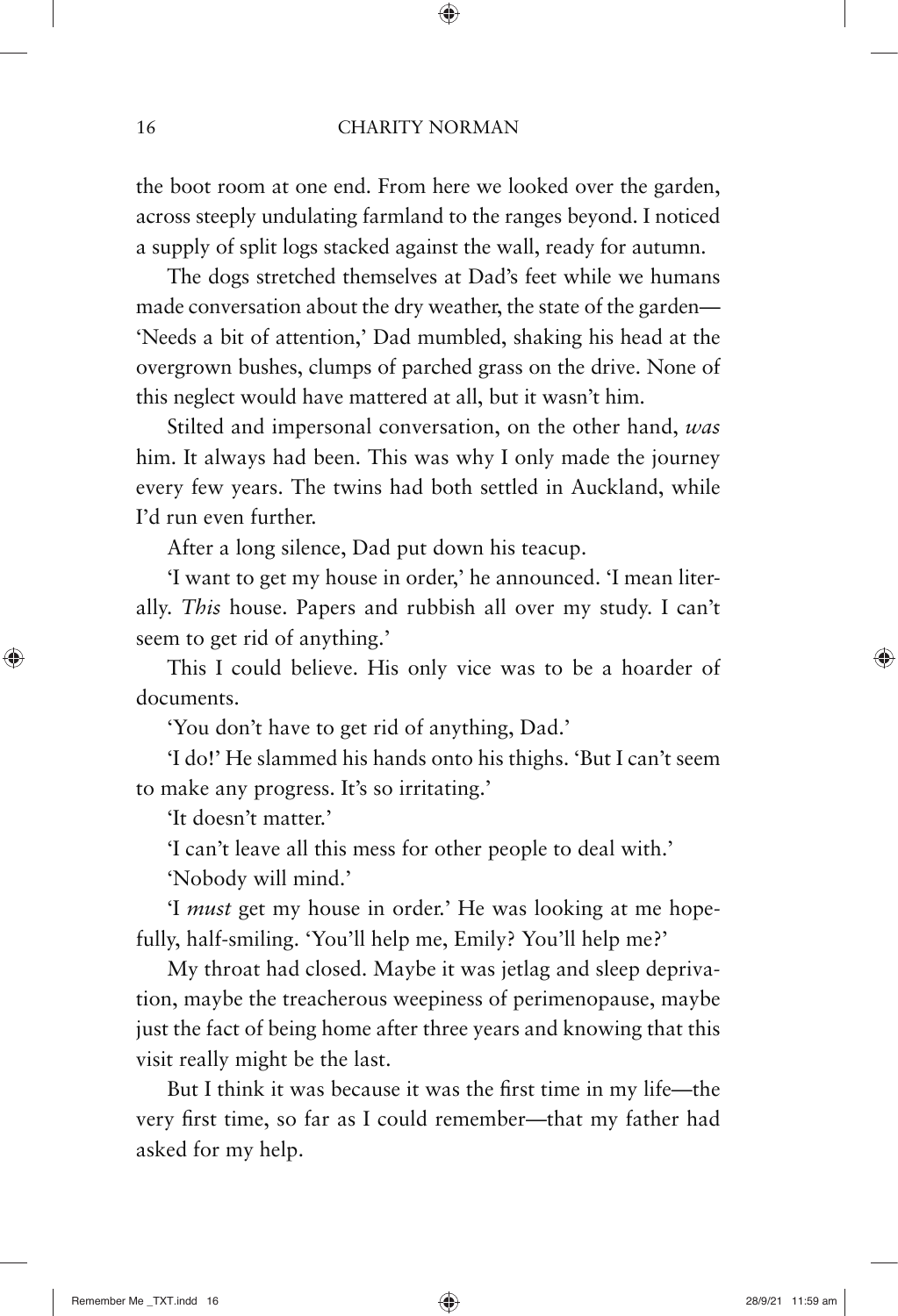# TWC

⊕

After lunch, Dad retreated to his study. He claimed to have letters to write but his eyelids were drooping. I suspected he'd be writing in his dreams, slumped in his armchair.

I wandered around the dark rooms of Arapito homestead, reacquainting myself with its slumbering stillness. The house smelled exactly as it always had: of dust, of history, of slow disintegration, all overlaid with some kind of polish—which was odd, since I'd never seen anyone actually polish anything. The glass in the sash windows was warped, their frames excavated by woodboring insects. The grandmother clock kept a steady heartbeat, chiming the quarter-hours as it had throughout my childhood. It lived in the snug, a comfortable little room connected to the kitchen by an archway. I sat on the sofa for a time, watching the pendulum.

I'd talked to my brother and sister before booking my flights. They presented a united front. Par for the course.

'We're trying to persuade Dad to set up an EPOA,' said Carmen, who had just been down to see him.

'A what?'

◈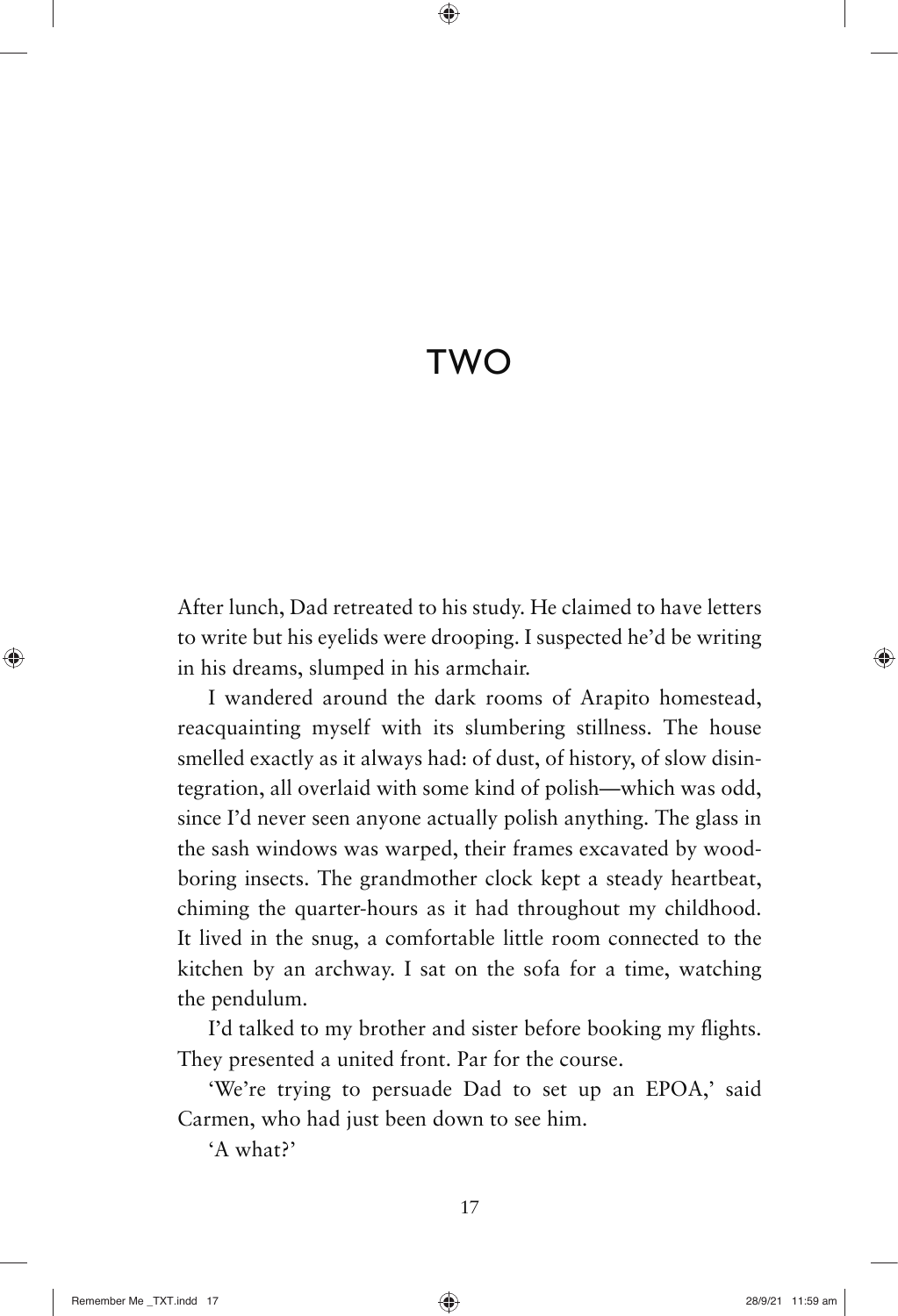⊕

'An enduring power of attorney. We need to safeguard his finances.'

'Against what?'

'Anyone who might take advantage of him.'

'Yeah?' Something in her tone had me bristling. 'Like who?'

'Just whoever. And we need to be able to make decisions about his care going forward. It's really difficult to know what to do. We're thinking about St Patrick's.'

Tawanui's rest home. Bahamas-heated, urine-scented. Dad used to be on the management board, and GP to most of the residents. He founded a gardening club and a choir; he often took the latest of his succession of labradors with him on visits. I saw blank faces brighten, arthritic fingers reaching to stroke soft fur. Dad knew all about St Pat's.

As the clock chimed, I slid in and out of sleep. Two am in England. Ringing in my ears, gravel behind my eyelids. *Must stay awake*. If I succumbed now, I'd be making cups of tea half the night.

Moments later I was heading across the paddocks towards Raewyn's house, my sandals scuffing on bone-dry grass. Gyp and Gloria trotted beside me, stopping to drink from troughs on the way. At one stage I spotted Ira Parata in the far distance, a whitehelmeted figure on a quad bike. I jumped about and waved, but he passed out of sight without seeing me.

Ira and I lived in one another's pockets when we were small, chanting and giggling on the back seat of the school bus while our older siblings pretended not to know us—*Leah and Eddie sitting in a tree, K-I-S-S-I-N-G! First comes love, then comes marriage, then comes a baby in a—*

Dear Lord, poor Eddie. He used to turn crimson, right to the tips of his ears. Leah just smiled and shook her head.

Kids were dropped home in ones and twos as Raewyn fought the massive steering wheel, navigating slippery tracks and steep

◈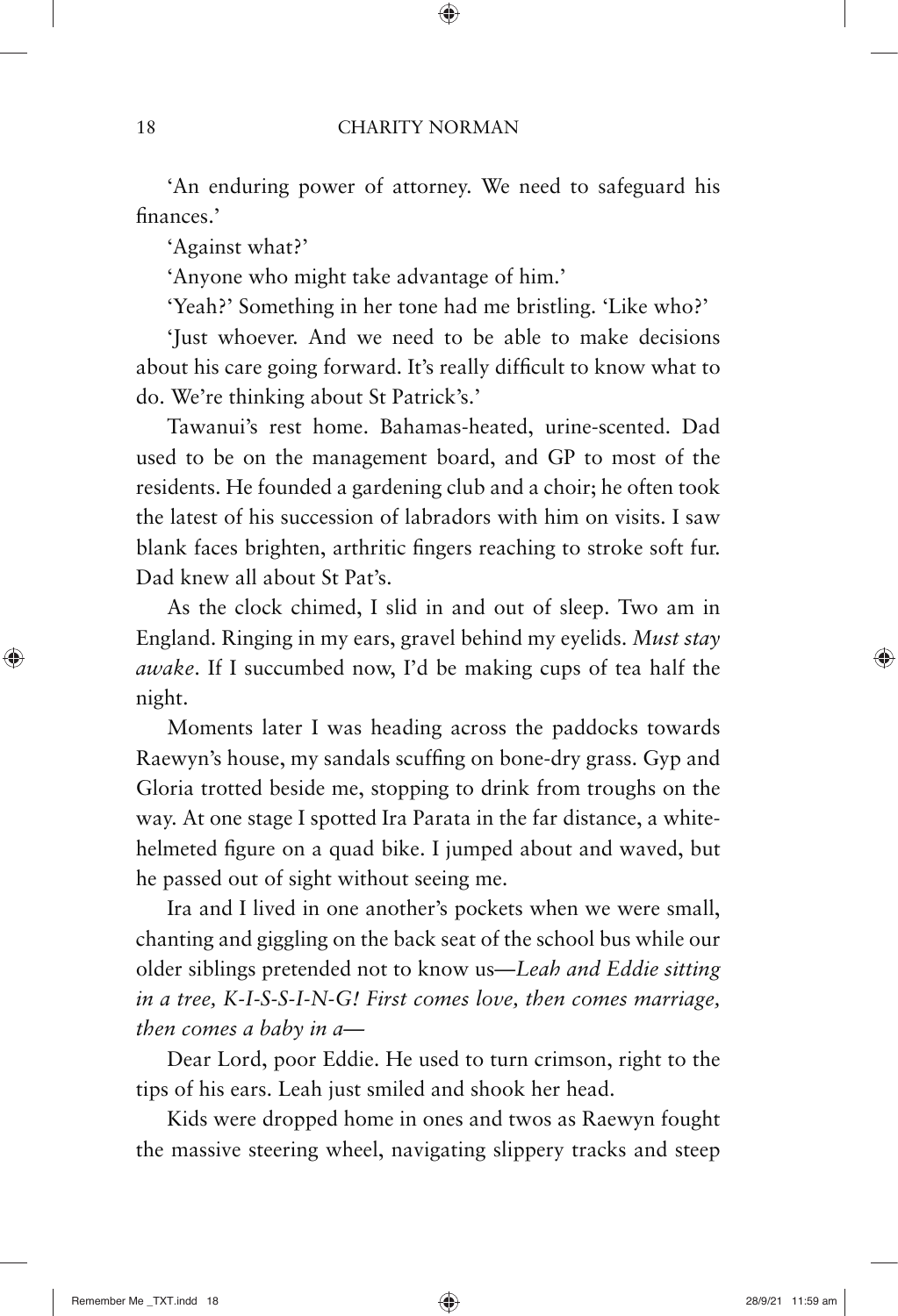⊕

hills. By the time she turned up Arapito Road, only the five of us were left: two Paratas, three Kirklands. Ira and Leah often got off at our place, leaving Raewyn to drive on alone and face the grimness of Manu's illness. Leah and the twins did their homework together. They were all swots. Eddie's only ambition—apart from getting Leah to go out with him—was to be a doctor like Dad, but he didn't get the grades.

I heard a yell of greeting as I opened Raewyn's gate, and the wonderfully familiar figure came pelting to envelop me in her arms. Relief took my breath away. Someone normal, someone whose mind wasn't sliding away into the ether. She smelled of soap and butter. For the second time that day, my throat felt as though it had a knot tied in it.

'Oh dear.' She peered into my face. 'Was he in a state?'

'He didn't know who I was.'

She tutted, holding my hands in both of hers.

'He was so polite.' I laughed miserably, trying to shift the ache in my throat. 'He said, *Can I help you?*'

'I should have been there.'

'You tried to warn me.'

The dogs lay panting in the shade of an apple tree. Raewyn took my arm and guided me towards the house, her head on a level with my shoulder. She was barefoot, wearing a man's checked shirt and baggy khaki shorts, silver-grey hair hanging halfway to her waist.

'He was sharp as a tack this morning,' she said. 'I left him in the study, sorting through the newsletters from St Patrick's.' She bent down to pick a shiny strawberry and passed it to me. 'Imagine if he fetches up in their dementia unit, among all those other lost souls.'

'D'you think he knows what's happening to him?'

'Sometimes. Two or three years ago, he told me he was losing the battle. He was going to become a blank sheet in the end. Tears

◈

◈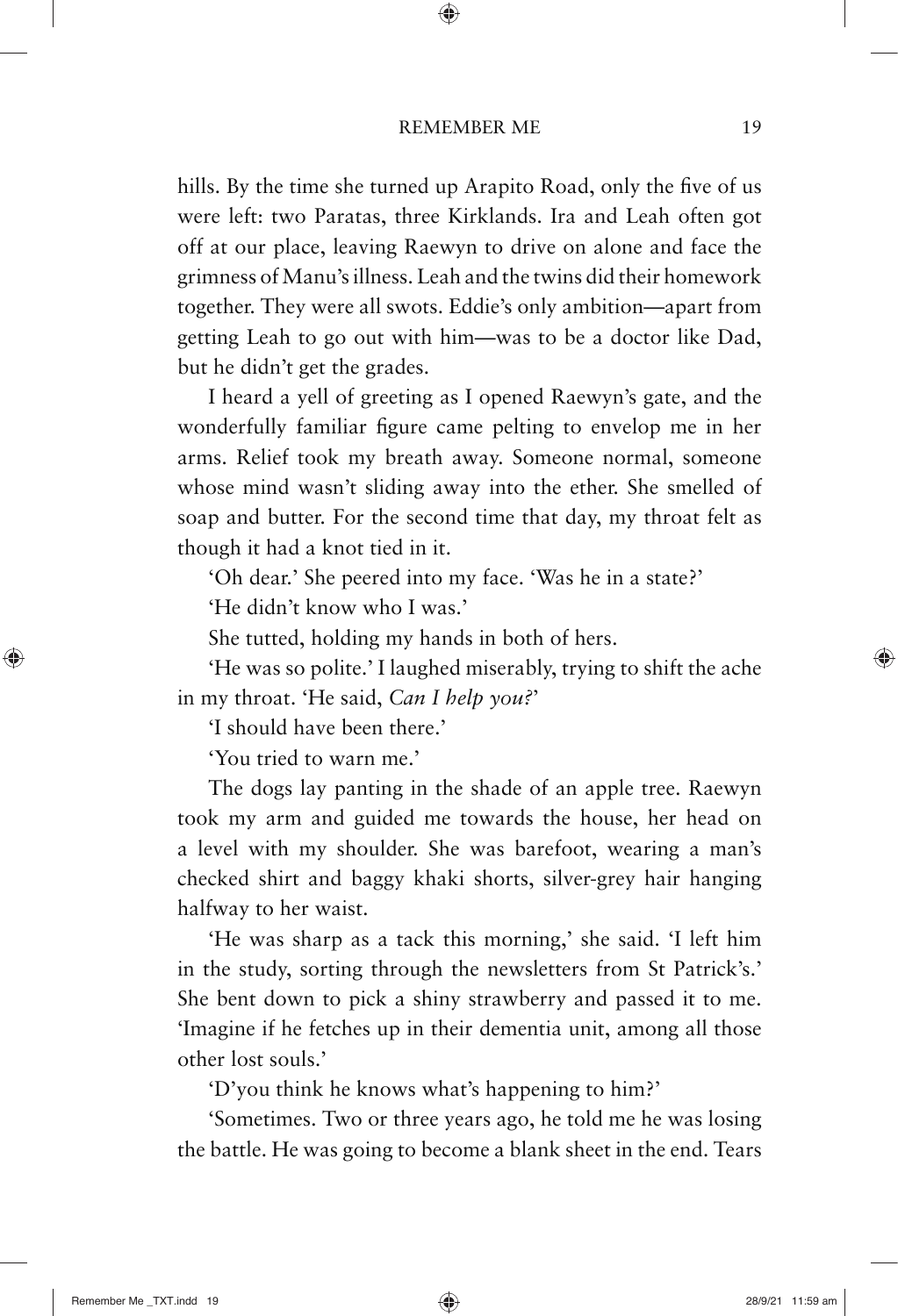⊕

pouring down his cheeks. *God help me. God help me, Raewyn, I'll be erased.* But now he seems to have accepted it.'

I had only ever once seen my father cry. Once, in all the years.

'He's only seventy-five,' I protested. 'He was still hiking in the ranges last time I was over. He never loses a game of chess, he's been on the board of half the non-profits in the district. I thought you could avoid dementia if you kept your mind and body in shape.'

'Maybe he's bought himself more time by keeping so active? C'mon out of this heat.'

She straightened, holding a handful of strawberries in the palm of her hand, and I followed her up the wooden ramp to her back door. The ramp was installed decades earlier for Manu's wheelchair, along with widened doorways and a special shower.

Stepping into Raewyn's kitchen felt like another homecoming: the sense of order, the faded linoleum on the floor, that lingering smell of tomato plants and baking. While she poured cold drinks, I looked at the photos lined up along her dresser. I knew them well. A triptych of Leah: a teenager in white judo gear, a mountain climber on a peak. The third was taken during her PhD graduation ceremony. She was regal in a magnificent korowai a Maori cloak—with a mortarboard balanced on her mass of corkscrew curls; that intense gaze, the vertical crease on her brow. She had her whole life ahead of her.

There were photos of her dad, too. Nice man. One showed him in his prime, lean and muscled, stooping to shear a sheep on the boards of a woolshed and looking startlingly like Ira. The image was faded, too small for its brass frame. I had a dim recollection of Manu in those earliest days: a cheerful farmer in a sunhat and shorts and big boots, chatting across the fence to whichever of my parents was in our garden. Sometimes he'd take Ira and me across the farm, bouncing around on the flatbed of his truck.

◈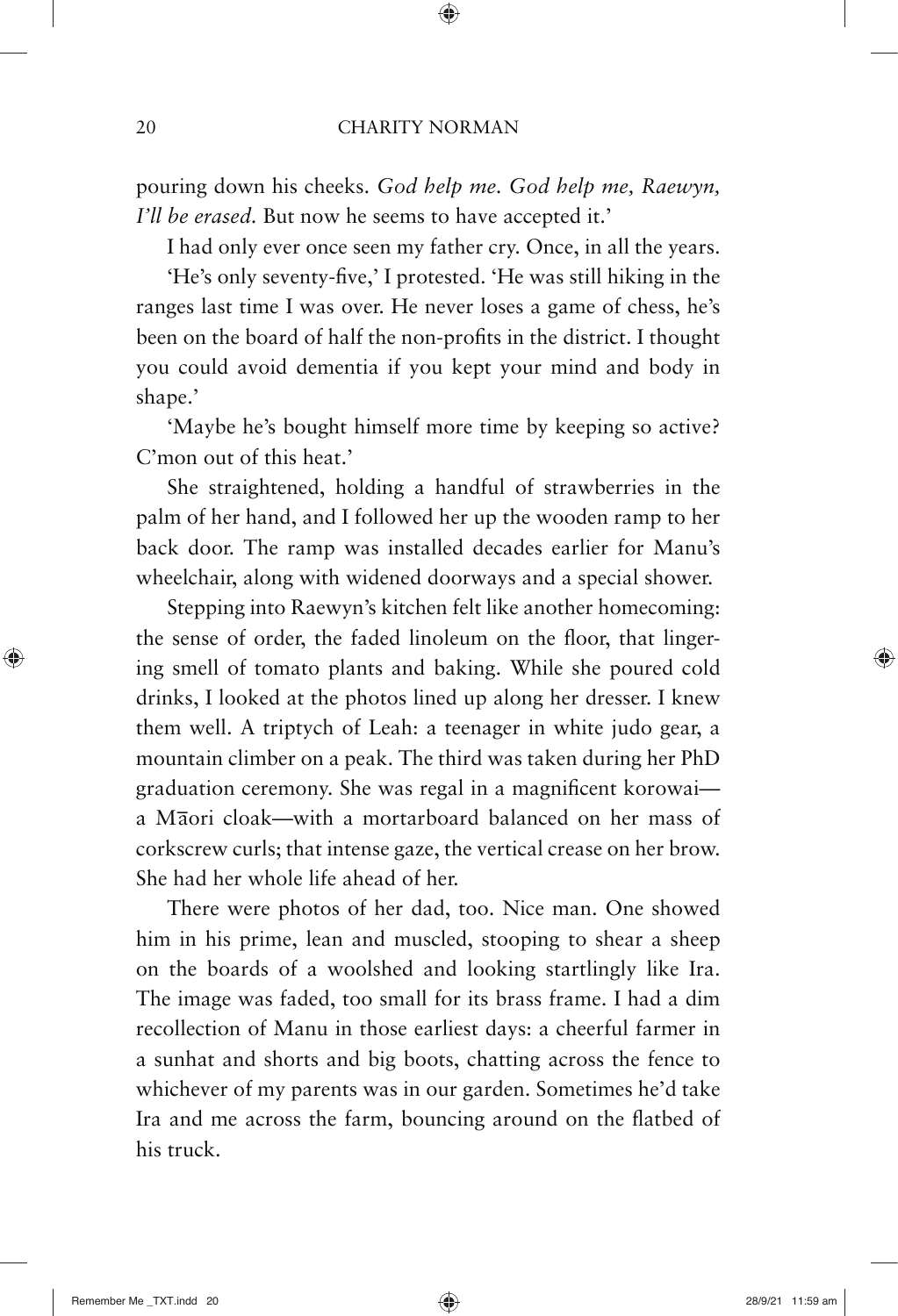⊕

The other photo of Manu was upsetting. I would never have believed it could be the same person if I hadn't witnessed his decline myself. A wasted doll, propped in a high-backed armchair in the Paratas' front room. Someone had put a yellow paper crown on his head. I'm sure it was meant to look festive, but it seemed like mockery as it slid down his emaciated skull. His hair was shorn, because his constant movement left it matted. His body seemed twisted, his mouth wide open, head tilted backwards so that he stared up at the ceiling.

I spoke to him—in that chair, on that day, wearing that yellow crown. His last Christmas. He couldn't form words, but I think he tried to smile at me. The writhing that had tortured him for years was less now, though he still flung his limbs about—even, Raewyn told me, when he was sleeping. She'd lined his bed with sheepskin so that he wasn't bruised at night. He was struggling to swallow, and there was talk of his need for specialist care, but there were so few beds and nowhere close by. While they were waiting, his heart began to fail. Dad arranged palliative care. Manu died in March 1992, with his family around him.

Raewyn was in the photo too: perched on an arm of the chair, clutching Manu's thin hand. Her trademark flame-red mane was turning grey. Leah sat on the other side, pressing her cheek to her father's, gazing straight at the camera. Such a contrast: her vitality, his vacancy. Ira stood scowling behind them all. He hated having his photo taken. Brother and sister would have been nineteen and twenty-four at the time, but living very different lives. He'd stayed at home to run the farm and look after his dad. She was a high-flyer, a doctoral student with a scholarship, following her dreams. Nobody suggested *she* should sacrifice her future. Didn't seem fair to me. Though as things turned out, she didn't have a future.

'How's Ira?' I asked now. 'I caught a glimpse of him when I was walking over.'

◈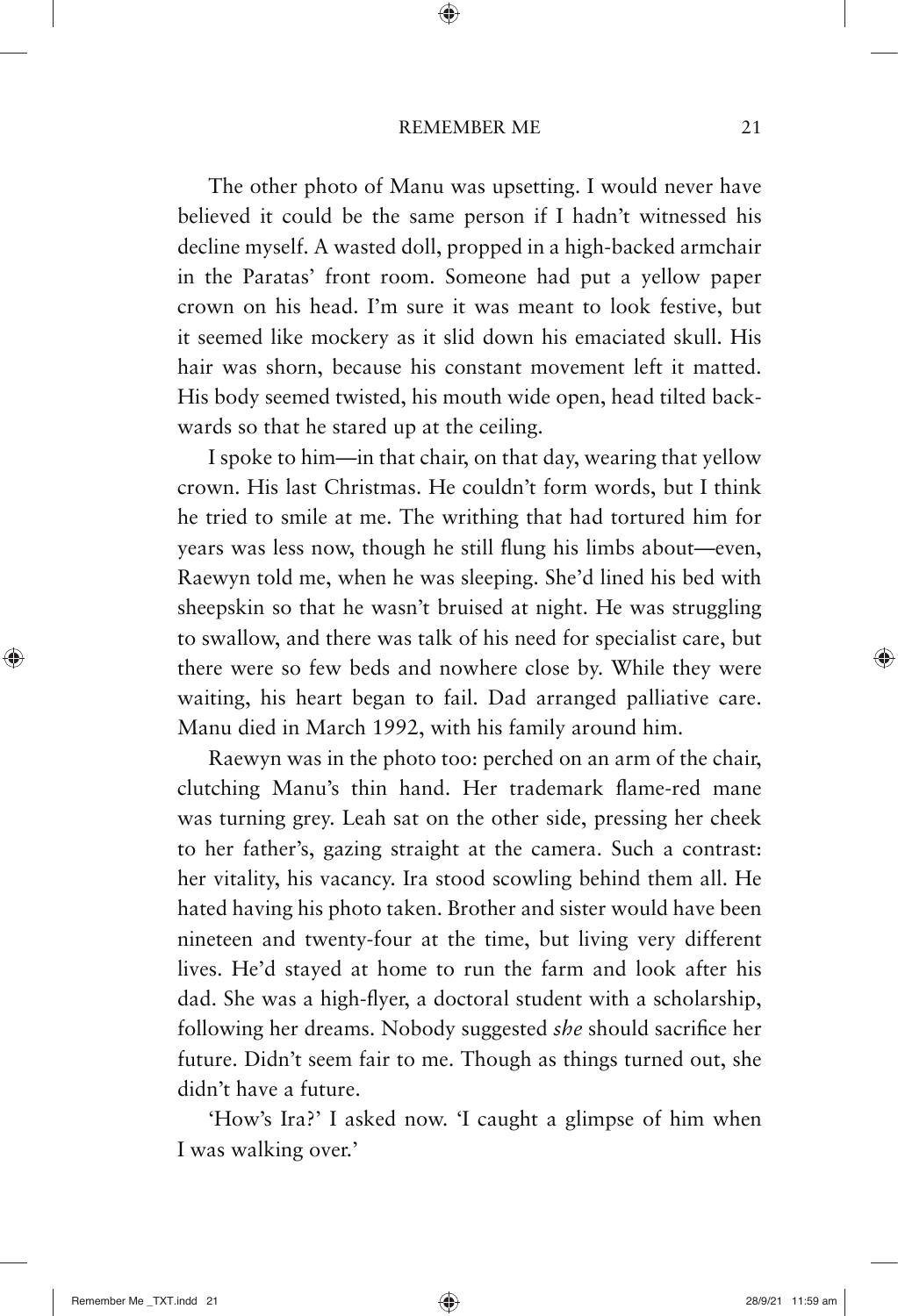⊕

'Good. He's . . . yes, I think he's good.'

That was the stock response around here. It meant nothing. Everyone was always 'good', until they weren't.

Raewyn picked up the picture, dusted it against her shirt.

'He's forty-six years old, he lives alone in the single man's quarters, he works from dawn till dusk every day of the week except when he gets drunk as a skunk at the Tawanui pub. Most of his friends are fathers now, some even granddads.' She glanced out of the window, in the direction of Ira's place. 'I know he won't have children in case he passes on the Huntington's gene. Breaks my heart a bit. But surely there are women out there who'd settle down with him, love him for himself?'

I was sure there were plenty. The odd girlfriend had come and gone from Ira's life, but he'd never let one get close.

'Can't *you* save him, Emily?' asked Raewyn. 'You were always partners in crime.'

I chuckled. 'Blind leading the blind.'

Ten-year-old me had blithely assumed that Ira and I would get married one day. I'd thought he was so handsome, with his dark curls, his shining eyes and that confident lift to his chin. I used to daydream about our house, our puppies, the pet lambs we'd feed. None of it came true. My best mate and I never even dated, never kissed, never so much as held hands except to haul one another up onto the roof of Manu's woolshed.

'Whenever he can spare a day from the farm, he heads up into the ranges. He says he's hunting, and he'll come home with venison, but I know he's looking for his sister.'

'Still looking? It's been . . .'

'Twenty-five years this coming June. There won't be anything left of her to find.'

Raewyn's gaze was drawn towards a narrow saddle between two peaks, easily identifiable by the livid scar of a slip. I knew Biddulph's bivvy lay close to that point, just below the bush line.

◈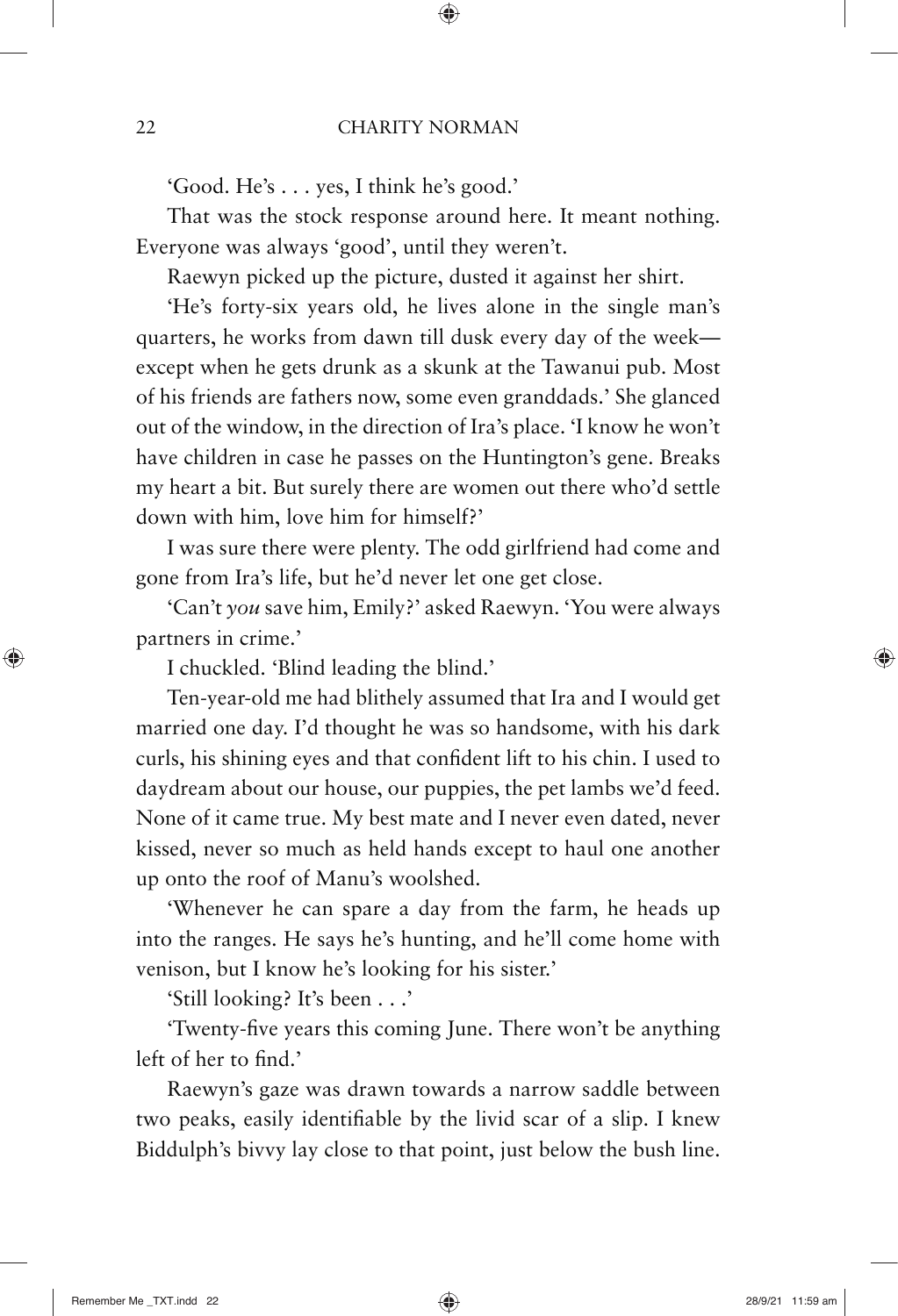⊕

At this distance, the uplands might have been bare rock, shimmering in mirror-bright blue.

I'd been up there. The Ruahine Range is a biodiversity hotspot, one of the last refuges for all kinds of native plants and creatures, including Leah's giant snail. Our school used to take us on summer camps, yahooing our way up easy, well-marked trails through the rainforest, stopping to snack on bags of scroggin and making so much racket that we barely heard the trickling of the streams or the strange calls of the birds. We'd sleep in a modern hut with gas, foam mattresses and glass in the windows. Our teachers would nag us about not wandering off—*they'll never find you*—and not dropping litter. We used torches when we crept out to the long-drop toilet at night, so we never even saw the exploding majesty of the stars.

I'd only once been more adventurous. When I was thirteen, I asked Dad to take me with him on one of his hikes. I was inspired by Ira's memories of camping with Manu and Leah, and imagined long conversations as we strolled through the bush, perhaps lighting a fire in a cosy hut.

We made a day trip to Biddulph's, which Dad said was a 'manageable walk for someone not very fit'. I was so excited. I got ready the night before, and we left early. Well, what a nightmare! All I remember is screaming limbs and lungs as I scrambled up that hellishly steep trail. Dad seemed to dance from rock to rock across a gushing stream, but I fell and was soaked. When we finally reached it, the hut was grim: no fireplace, no water, just a couple of rotting canvas bunks and a packing case for a table. Rat droppings everywhere. I almost cried. I longed to get home to flat ground, a hot shower and a sofa. On the way back down, Dad apologised. *I overestimated your fitness*, he said. *My mistake. I'm sorry.*

I felt such a hopeless failure. I hadn't been good enough; I would *never* be good enough. Not like Leah.

◈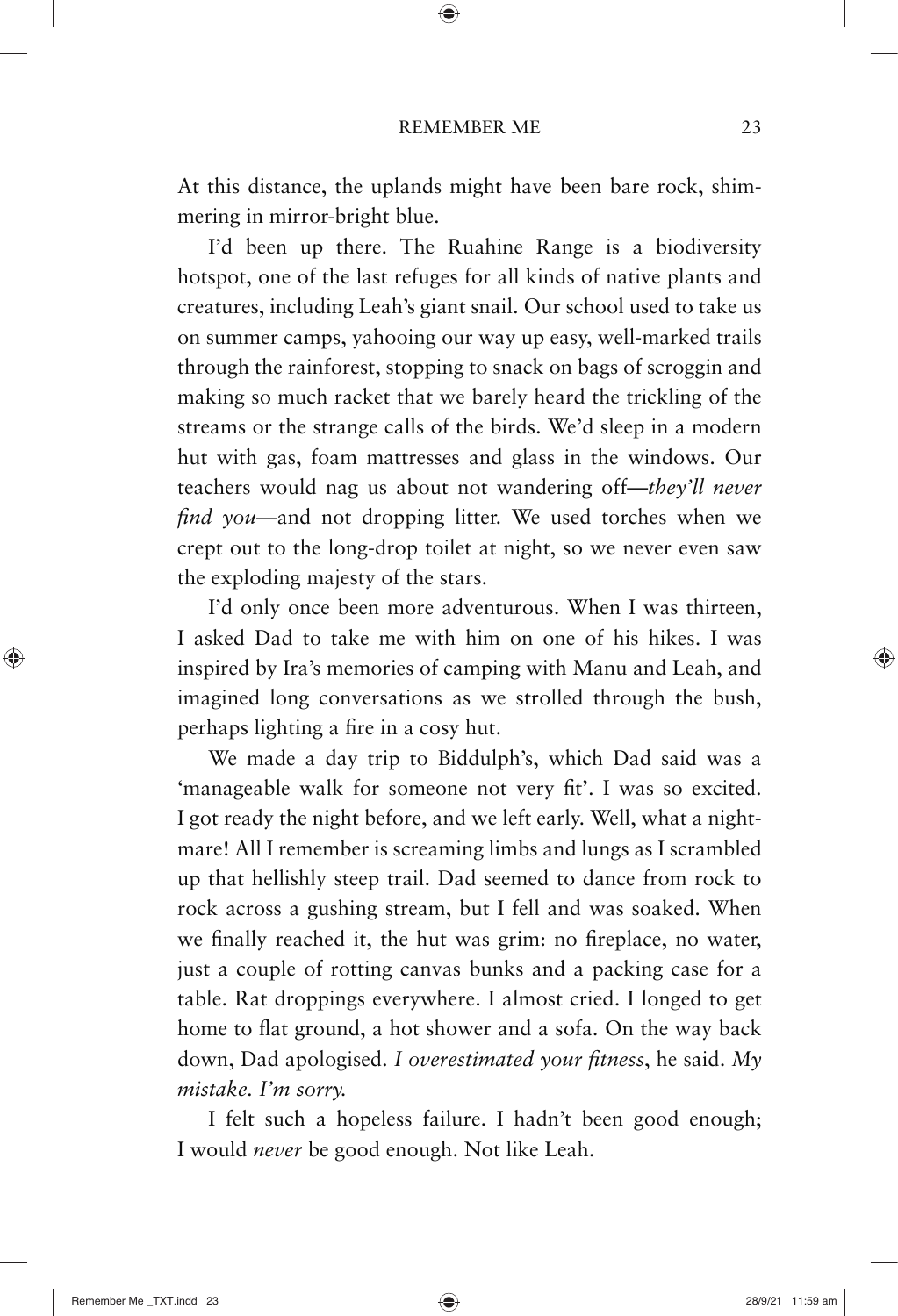⊕

Raewyn turned from the window.

'How long can you stay?'

'Three weeks.'

She folded her arms, lowering her chin so that it tripled. I knew that look.

'Leave me alone, Raewyn,' I protested. 'You can't expect me to hang about until . . . I mean, he could outlive me. How about some home help for him? I'll look into it.'

'You've got a Kiwi passport, right? I bet you can work from here.'

'Theoretically, for a while. But it's—'

She was clapping her hands. 'Hooray!'

'No, *not* hooray. I don't work in a vacuum; it's a collaborative process. I need to have face-to-face conversations, I need to provide original work, I need—'

She wasn't interested in my excuses. She pointed out that we had the internet nowadays, and all kinds of snazzy equipment. She often video-chatted with her great-nieces and nephews.

'Felix has given his whole life to others,' she declared. 'Will nobody give anything back now?'

When I mentioned Eddie and Carmen, she flapped a dismissive hand.

'We both know they're not going to turn their lives upside down for him. Even if they wanted to offer him a home, I can't see Richard or Rhonda being very happy. And anyway, poor Felix! Imagine being bossed about by Carmen all day.'

There was a desperate edge to my laughter. Richard and Rhonda were my brother- and sister-in-law. My siblings had both, inexplicably, persuaded good people to share their lives. It was the old story: I was the portable spinster whose role was to come home and be a sodding nursemaid.

I was too tired to argue. I'd fight my corner tomorrow.

'Let's see how we go,' I said.

⊕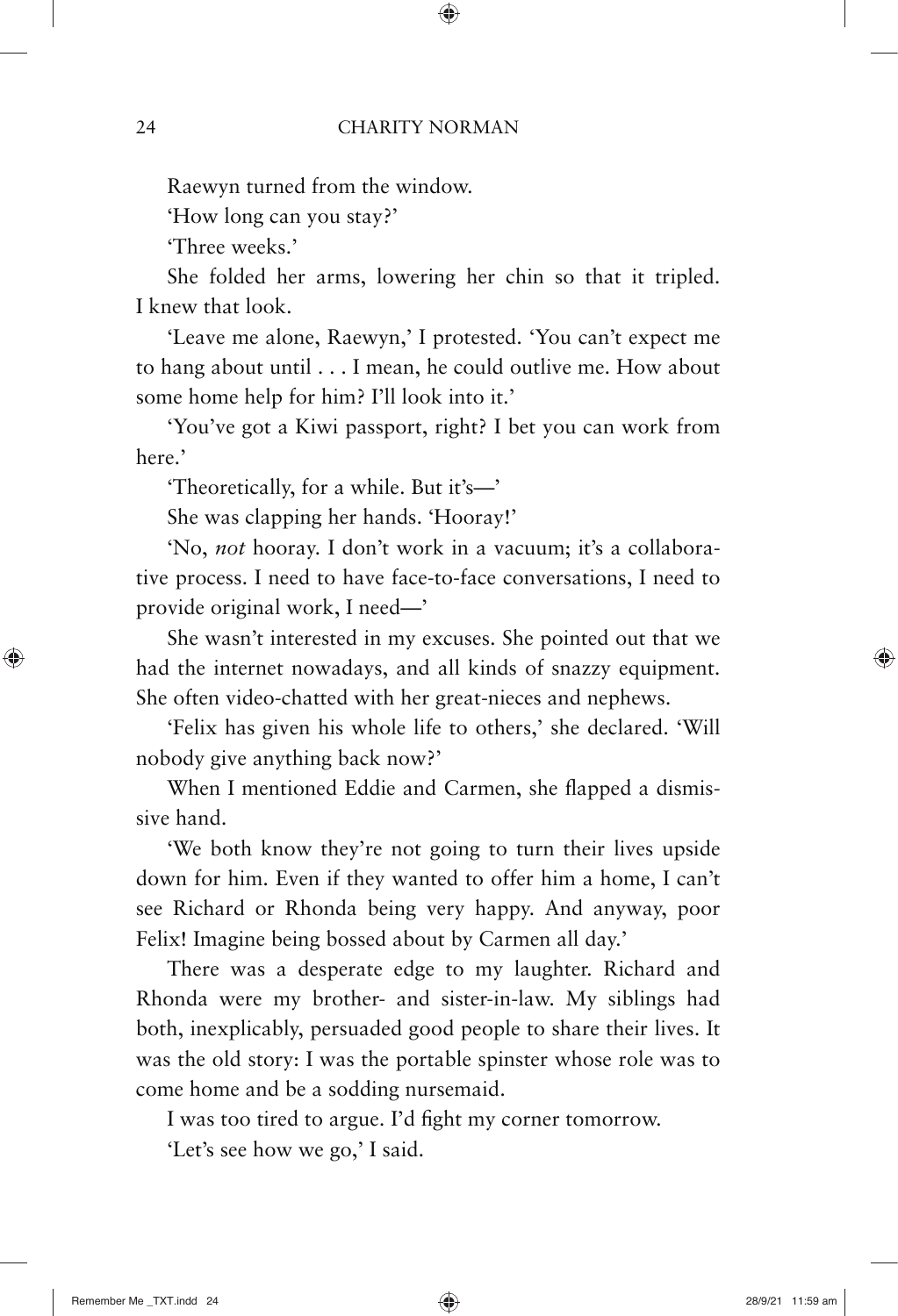# THREE

⊕

Dad knocked on my door that evening, long after we'd said goodnight.

Sometime in the past twenty-five years, he'd slapped magnolia paint over the top of my bedroom wallpaper, covering the patches I'd ruined by sellotaping posters everywhere. Apart from that the room was pretty much unchanged from my childhood. Cobwebs still clung to the mellow rimu boards of the ceiling; here was my three-quarter-sized bed with the flowery quilt, my sheepskin rug, my bookcase—*All Creatures Great and Small*, *What Katy Did*, *The Hobbit*. Even my lava lamp.

Raewyn, bless her, had made the bed. I was sitting cross-legged on it, a towel around my wet hair, sending a message to Nathan. He was always a far better student than his mother. He graduated in psychology, and promptly set off to teach English in far-flung places. I missed him, but I couldn't complain. He had the travel bug, same as I did at his age. The downside? His girlfriend had tagged along. The dreaded Ella.

His reply was cheerful: *Hey Mum, good to know you got there in one piece! We're on a bus to the old port. Sleep well, love to Grandpa X* 

◈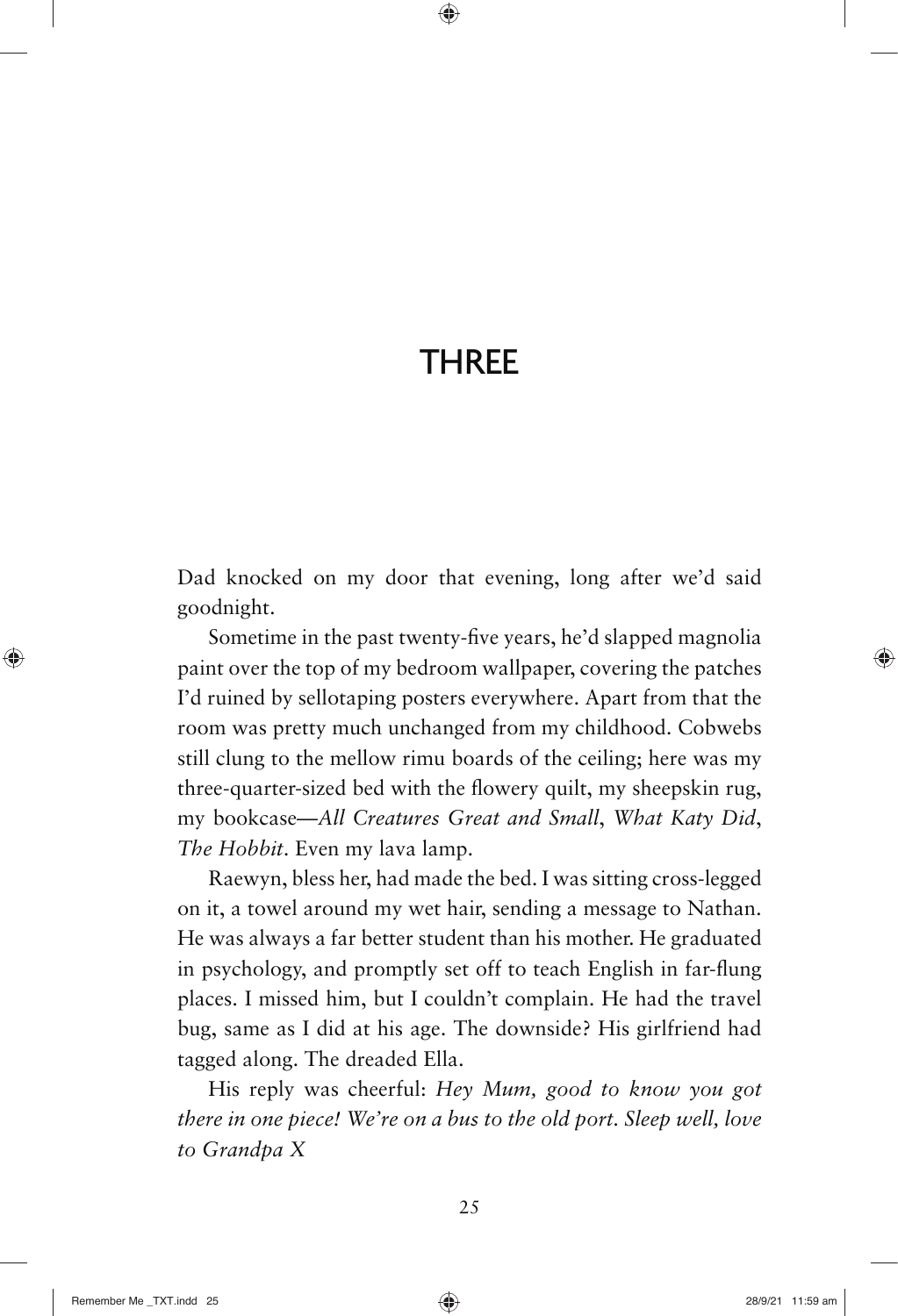⊕

The knock on my door was confident and brisk. Dad's voice was confident and brisk to match.

'Emily? You still awake?'

He stood in the corridor with a manila envelope in his hand. No confusion, no blankness. He looked a lot fitter than I felt. His eyes were still clear, his jawline firm, his complexion had the same fresh bloom as ever.

'Got everything you need?' he asked, glancing into the room behind me.

'Everything's great. Raewyn even put flowers by my bed.'

'Oh, good.' He held up the envelope. 'Something for you to look after.'

'What's this?'

'Keep it for me, will you? Please, please, don't open it until the event mentioned on the front. Until then, I'd rather you didn't let anyone know of its existence. I will undoubtedly forget I've given it to you. I'm afraid I'm going doolally.'

'No, Dad!'

◈

'Oh, of course I am.' He waved away my denial. 'Don't be ridiculous. That's why you're here, isn't it? It's a bastard of a thing.'

'It might not be what they think.'

He placed the envelope in my hands.

'It *is* what they think. I know you mean to comfort me, but I'd rather not lie to myself. You'll keep this to yourself, and unopened? The contents could do a great deal of harm if they emerge too soon.'

'Sure, Dad. I promise. I'll guard it with my life.'

There's a child in all of us, and mine was flattered. My father was confiding in me! That was a first.

'A *great* deal of harm,' he repeated.

'Why don't you just burn it?'

'Because truth matters. History matters. Not alternative facts,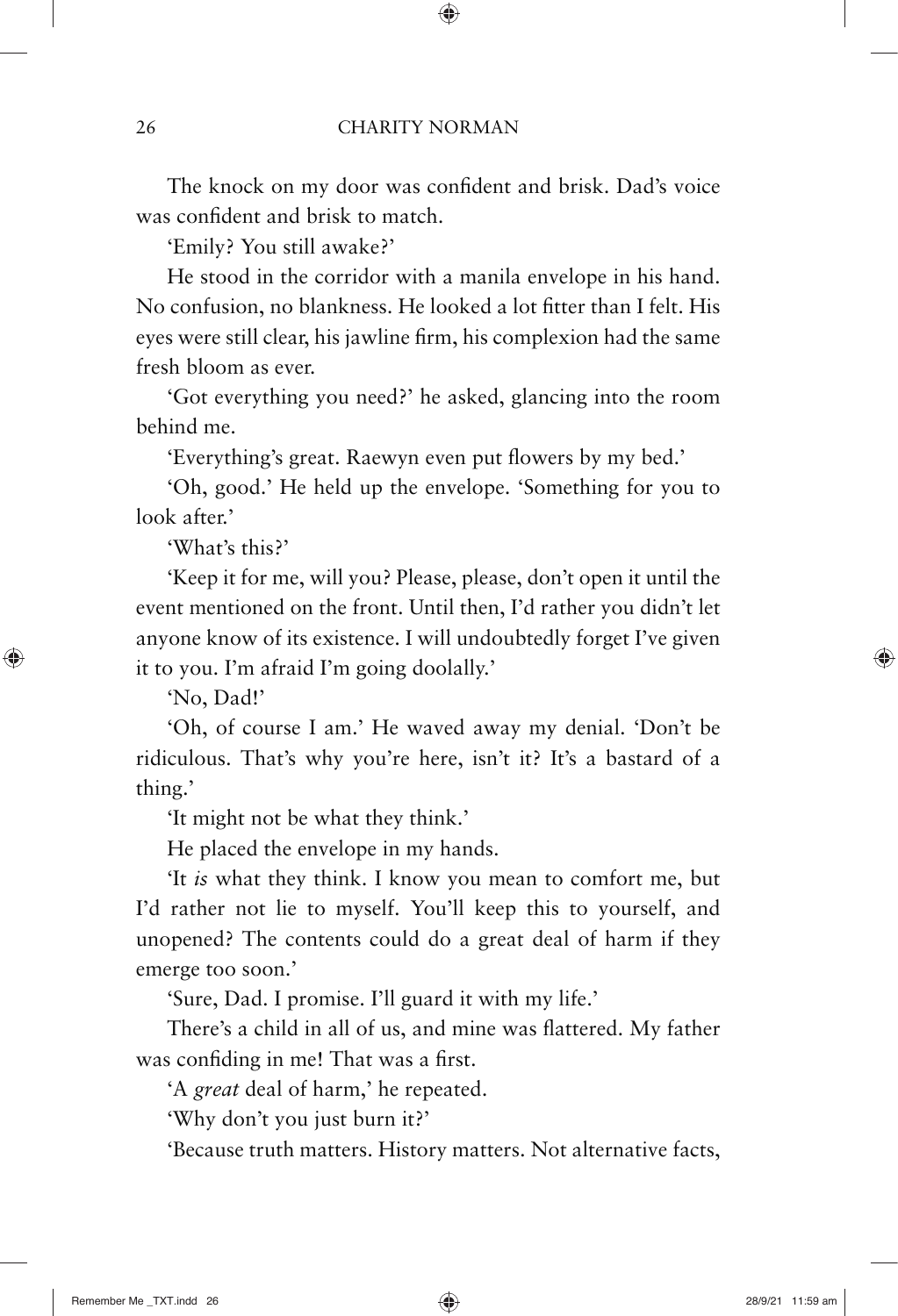⊕

not lies.' He nodded at the envelope. 'You'll know what to do with it, when the time comes.'

'What's in here?'

But the conversation was over. He thanked me and wished me a good night's sleep. I watched him stride off down the panelled corridor towards his own bedroom—hands in pockets, head high, as though he was back in his heyday.

I closed my door and examined the envelope in my hand. Its flap was stuck down with masking tape. On the front, Dad had written in blue-black ink—fountain pen, not a biro:

# *NOT TO BE OPENED UNTIL AFTER MY DEATH After that, it's open season. F.K.*

Probably his will. Maybe he was leaving everything to his beloved Kauri hospice. Perhaps he'd bequeathed the Arapito land to Ira? That would make sense. Our hundred or so acres had been leased to the Parata family forever, and Ira did more for Dad than any of his own children. It would be hilarious to see the twins' faces when they found out.

An incorrigible devil on my shoulder suggested peeling back the masking tape and steaming open the envelope. Go on! I was a dab hand at letter-steaming; I routinely held Carmen's mail over the kettle when she was a teenager. Her love letters were hilarious. One outstanding effort, from a jug-eared lad called Zach, quoted Shakespeare. *Shall I compare thee to a summer's day?* When Carmen caught Ira and me in hysterics over it, she burst into tears and burned it in the fireplace in her room. I must have been such an annoying younger sister.

But I wasn't ten years old anymore. I slid Dad's envelope into my suitcase and climbed into bed. As I turned off the lamp, I made a mental note to thank Raewyn for making my room so welcoming. I owed her.

⊕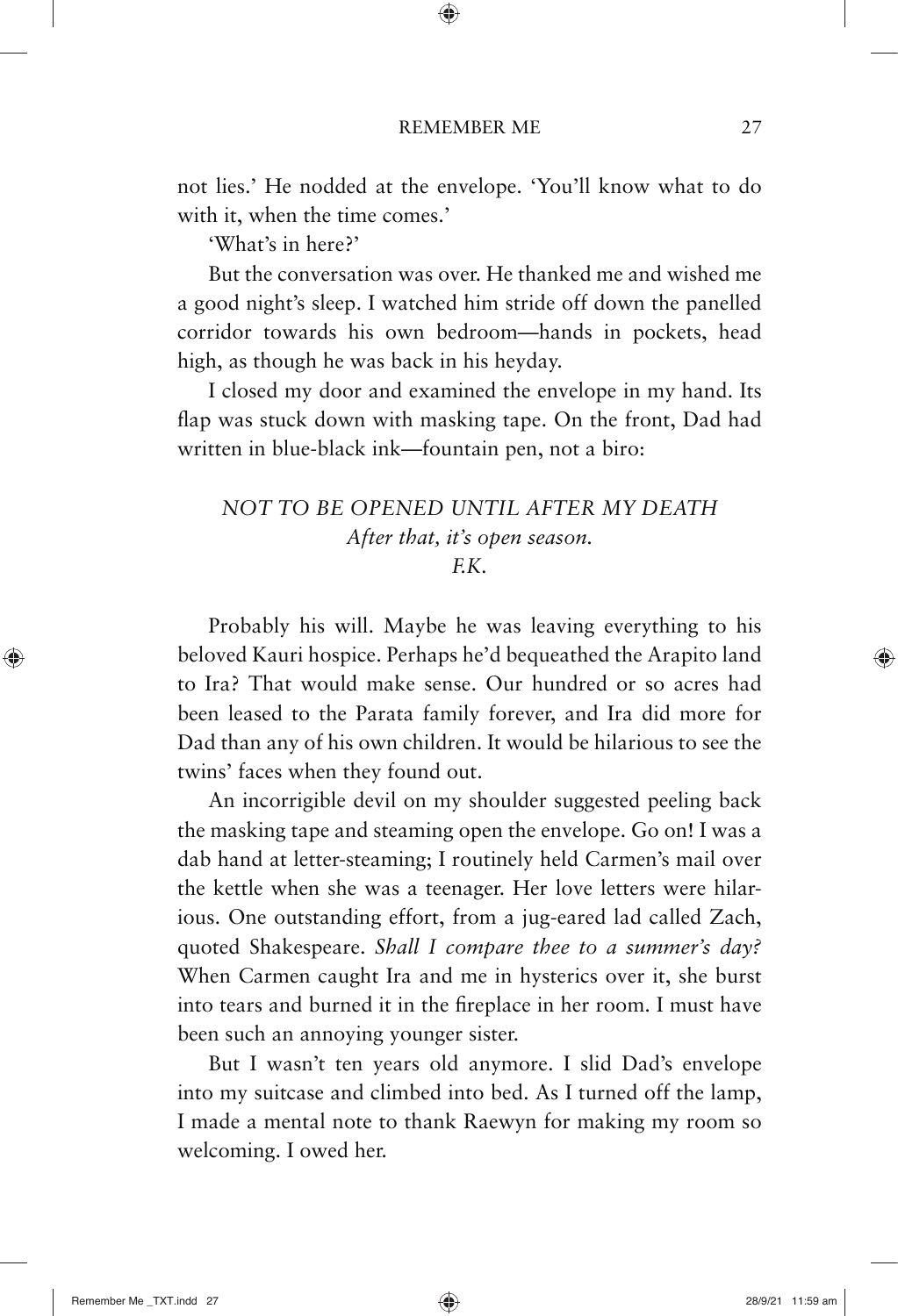⊕

I'd forgotten the extreme remoteness of my old home. A plover screeched in the enormous darkness; a sheep coughed, hacking like the pack-a-day smoker I used to be. The house creaked as its wooden structure cooled down.

I was six when we left Leeds. I bade a snotty, tearful goodbye to my very, very best friend ever . . . what was her name? Poppy? Penny? Nope, it's gone . . . and we flew all the way across the world to this strange settlement, huddled under the mountains, where the shops shut all weekend, where children went to school barefoot and dogs were workers, not pets. Back then, the bright lights of Tawanui consisted of the milk bar and fish-and-chip shop.

At first we lived in a damp rental house in town, arranged by the Health Board, but my parents soon bought Arapito. Back in the late 1970s, both house and land seemed amazingly affordable.

'Space to breathe,' exulted Dad, the first time we all walked across the paddocks to the river, clutching our towels.

'Too much space,' said Mum. 'There's nothing here.'

'Can I have a horse?' asked Carmen.

'Hey, Emily,' said Eddie one night. 'D'you know the story of Arapito homestead?'

We were sitting beside the wood-burning stove in the snug. Mum was collecting Carmen from pony club. Dad, of course, was out at work. He was always at work. House calls, meetings, emergencies at the hospice.

'What story?' I asked, because I hadn't yet worked out that my brother was an idiot.

'Mr Izzard.'

'Who's Mr Izzard?'

Eddie shone a torch up from under his chin as he spun his tale. The eleven-year-old boy became a ghoul, with a glowing face and empty-skull eyes.

'Hilary Izzard,' he said, 'lived in this house years ago. His wife died of a fever on the passage over from England. In those days they used to throw the dead bodies overboard.'

⊕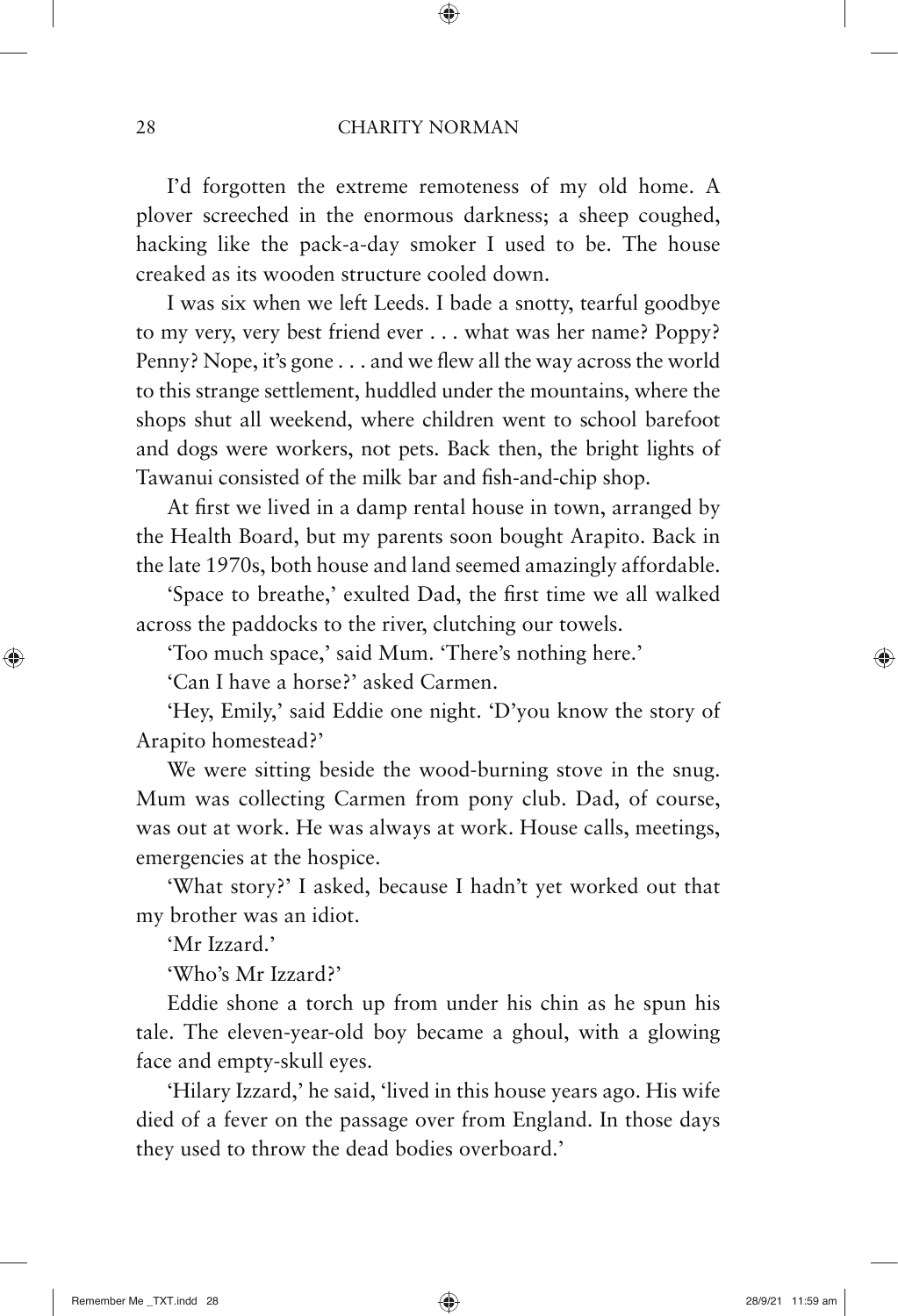⊕

I was open-mouthed. 'Why?'

'Because they didn't have fridges and things. They chucked Mrs Izzard into the sea and the sharks got her. Mr Izzard saw the water turn red, like tomato ketchup. He was really upset, but he came and lived here and farmed this land. And then his only son was killed in the First World War, and finally all his sheep died.'

'Why did they die?'

'A disease took them out. The whole flock. He was the unluckiest man in Tawanui. He went to town and paid all his bills. Then he came home and hanged himself in this very room. See that nail in the beam, right above your head? That's where he tied the rope. It was a week before they found him, and he was mostly maggots by then. They cut what was left of him down and took him away to be buried in the town cemetery. His grave's by the gate. Hilary Izzard.'

'I don't believe you,' I whimpered, wriggling away from underneath the nail in the beam.

Eddie dropped his voice to a guttural rasp. 'He never left this house. People hear his footsteps. People hear the rope, still swinging. That's how come we bought it so cheap.'

For years I lived in terror of that restless spirit. I'd seen Hilary Izzard's grave in the cemetery, and our old house never stopped breathing and shifting as it cooled and warmed. I used to hide under my flowery quilt, listening for footsteps in the corridor or the rhythmic creak of a rope as a decomposing body turned in the wind.

Eddie had made it all up, of course. Years later I did a school project on local history, interviewing men and women who were born in the nineteenth century. No Izzard had ever lived in our house. The Hilary Izzard in Tawanui cemetery was a grandmotherof-many, who died peacefully at the age of ninety.

As sleep began to swallow me, I heard Dad making his way to the bathroom. Steady, calm footsteps, not the ghost of a grieving

◈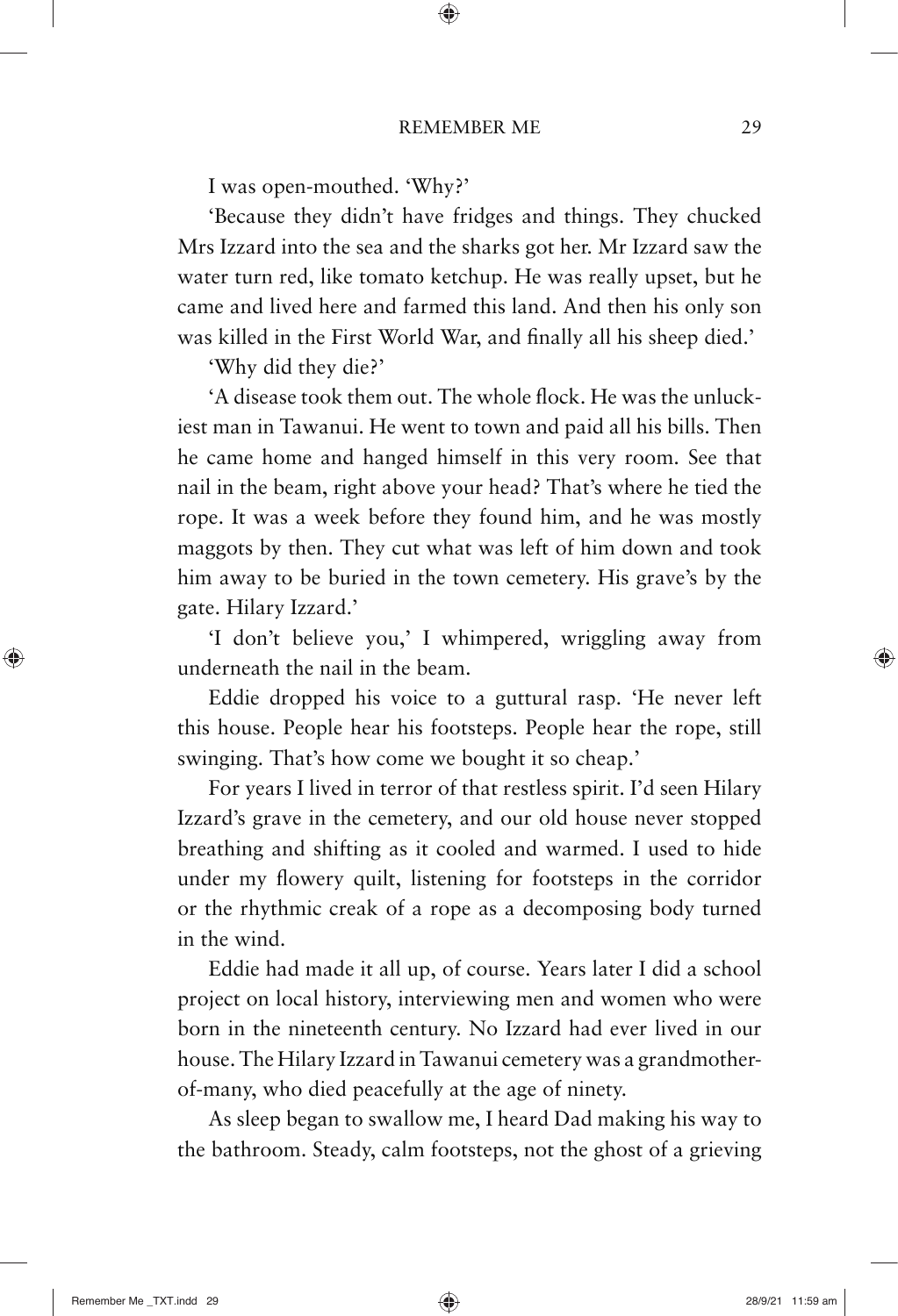⊕

farmer. It was a profoundly comforting sound. He was still my dad, after all.

•

Four in the bloody morning. Wide awake under a sheet, sweating, maddened by the whine of predatory mosquitoes. I'd forgotten how those little vampires could make a summer night a misery. My feet wouldn't keep still, my mind turned whooping somersaults.

The next moment I'd thrown off the sheet and was feeling my way down the porch steps, hobbling across the drought-stricken lawn, my toes curling upwards as prickle weed jabbed my soles. I could dimly make out Mum's croquet set on the porch, the white posts where we used to tie the tennis net, those spiky-headed cabbage trees in the paddock. I knew every shadow, every glint of the moonlight.

As a child I used to lie flat on my back on the trampoline on this lawn, blinking up at the blaze of the Milky Way with its dark holes and hazy patches of stardust. I clearly remember looking for God up there. One night, Dad came home late from a call-out to the hospice. He must have spotted me in his headlights as he drove up. I expected him to head straight inside, but he didn't. I heard the car door shut, his steady footfall approaching the trampoline.

'Stargazing?' he asked.

To my astonishment and delight, he swung easily up beside me and lay on his back, just as I was doing. As always, he kept a good foot or two of space between us. I've no memory of him ever properly hugging me, or any of his children—or his wife, come to think of it. The best he could manage was a fleeting arm around the shoulders. I've no memory of sitting on his knee, or holding his hand. He didn't do those things. He rarely touched people at all, unless they were his patients. But this night, he lay near me on the trampoline, both of us staring at the sky.

◈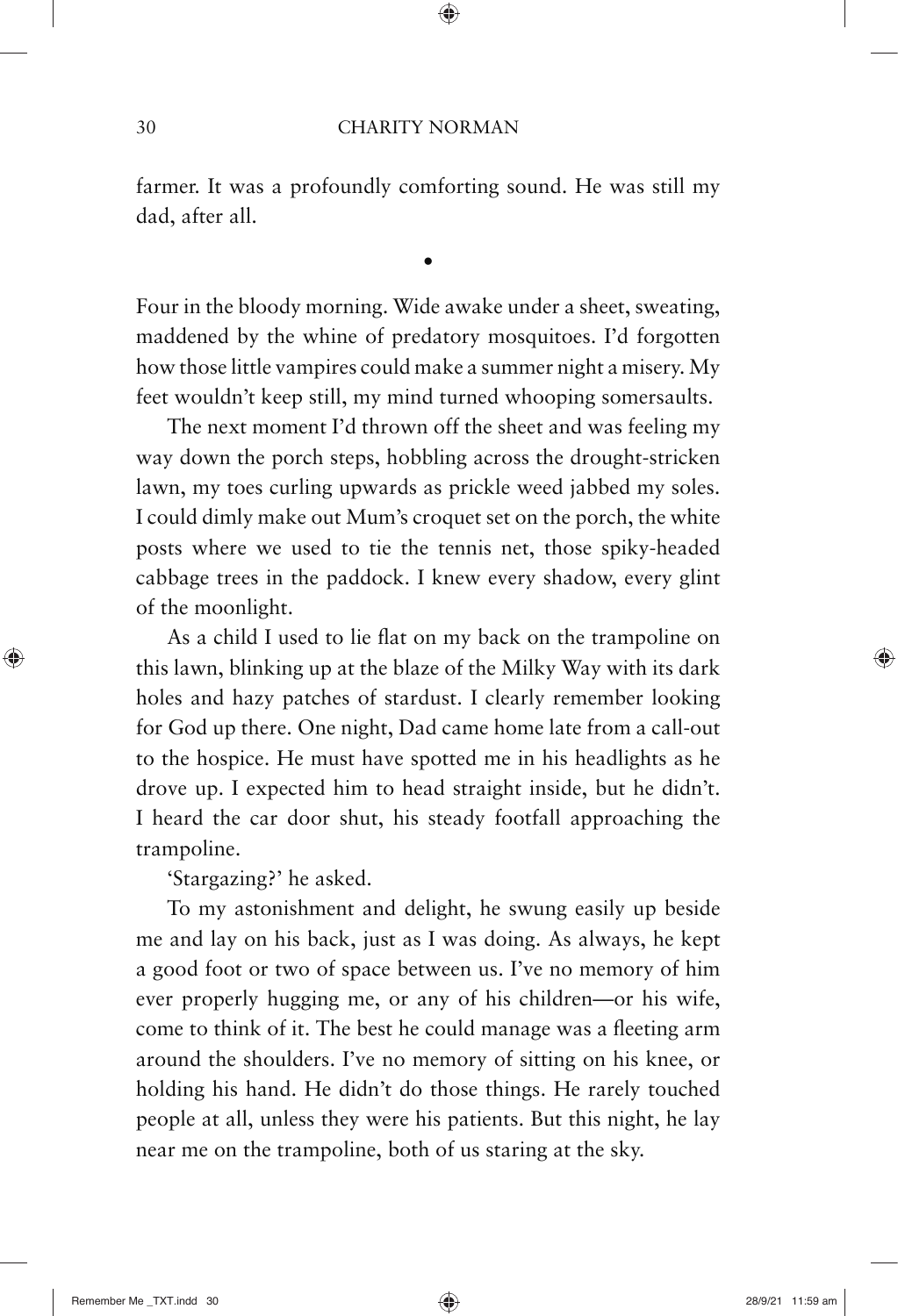⊕

'Have you ever wondered what the name of our mountains means?' he asked. 'The Ruahine Range. *Rua-hine*. Wise woman. And they do seem wise somehow, don't they?'

'I feel as though they're watching me,' I said, and he said yes, he felt that too. My dad understood me! I was euphoric.

He knew all about the night sky. He knew about so many things. His memory was astonishing. If he read something once, he remembered it. He pointed out the constellations and named the planets. He explained that in Maori legend, Orion's belt was a perch upon which birds would alight in order to eat the brilliant star, Rigel—though they called it Puanga—which, he told me, was as bright as forty thousand suns. 'See there? See how it could be a perch for a bird?'

Ever since then, I've thought of Dad when I look up at Orion's belt.

'And Betelgeuse,' he added, pointing. 'That's a red supergiant. It's used up all the hydrogen and it's burning stuff like carbon and helium now.'

I couldn't see which one he meant, but I pretended I could. I wanted this to go on forever, my father treating me like a proper person, showing me these things with exotic names. It was one of the very happiest moments of my life. It still is.

I desperately wanted to say something clever and worthy.

'And what's that one?' I asked, pointing. 'It's moving.'

'Um, that's a plane.'

I felt so stupid.

I wanted to tell him that looking at the universe made me feel like a feeble, flickering match that could be snuffed out at any moment. I wanted to tell him that I felt lonely and frightened when I lay here, and that was exactly why I did it. I wanted to ask him if it had the same effect on him, whether he ever felt lonely. But I was afraid he'd think me even more stupid, so I didn't say another word. Soon he got up, remarking that it was past my bedtime.

◈